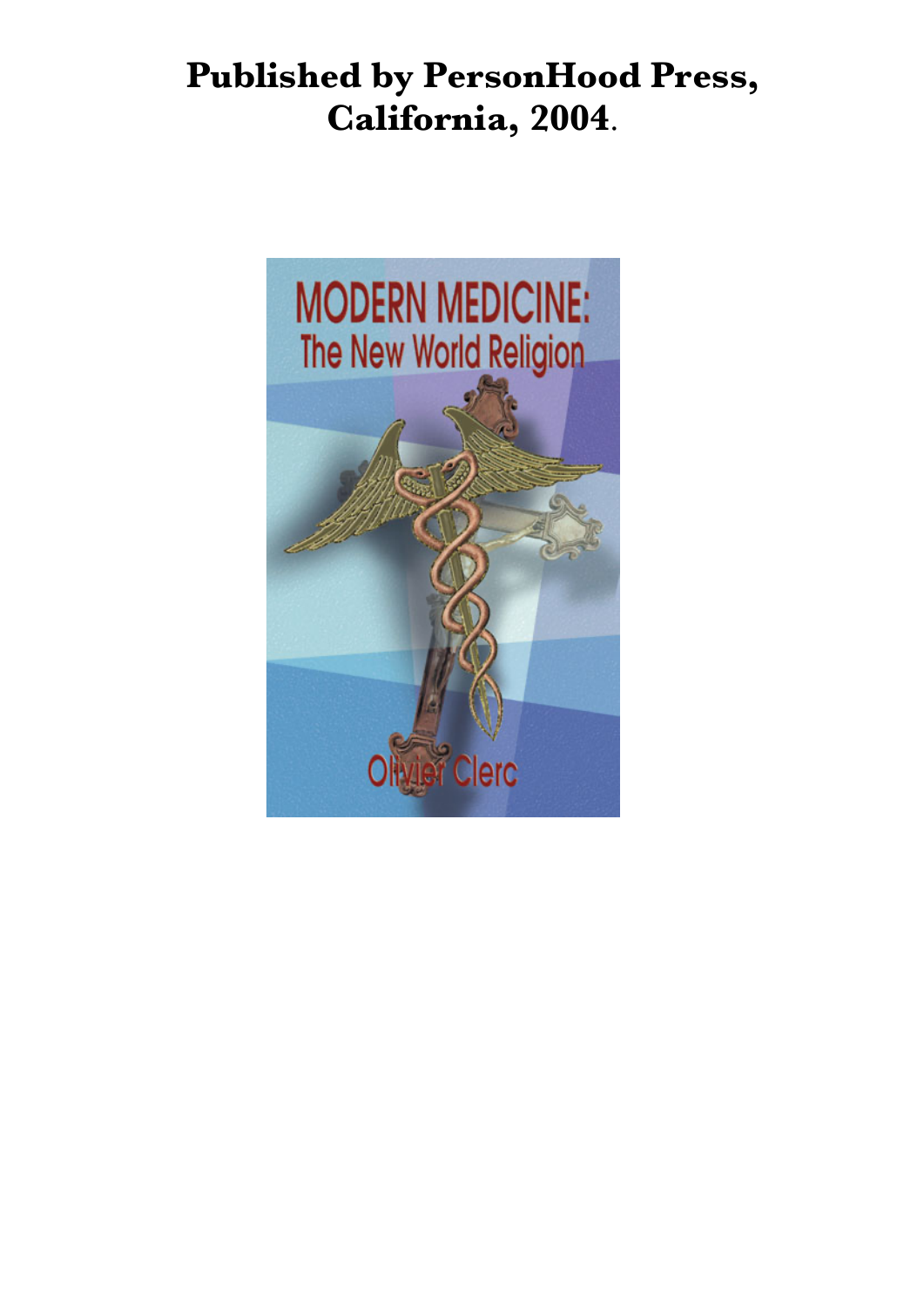# **Modern Medicine, the New World Religion**

**The hidden influence of beliefs on medical dogmas and practices**

**Essay**

## **Olivier Clerc**

Translated from the French by Rachel Stern

**Personhood Press**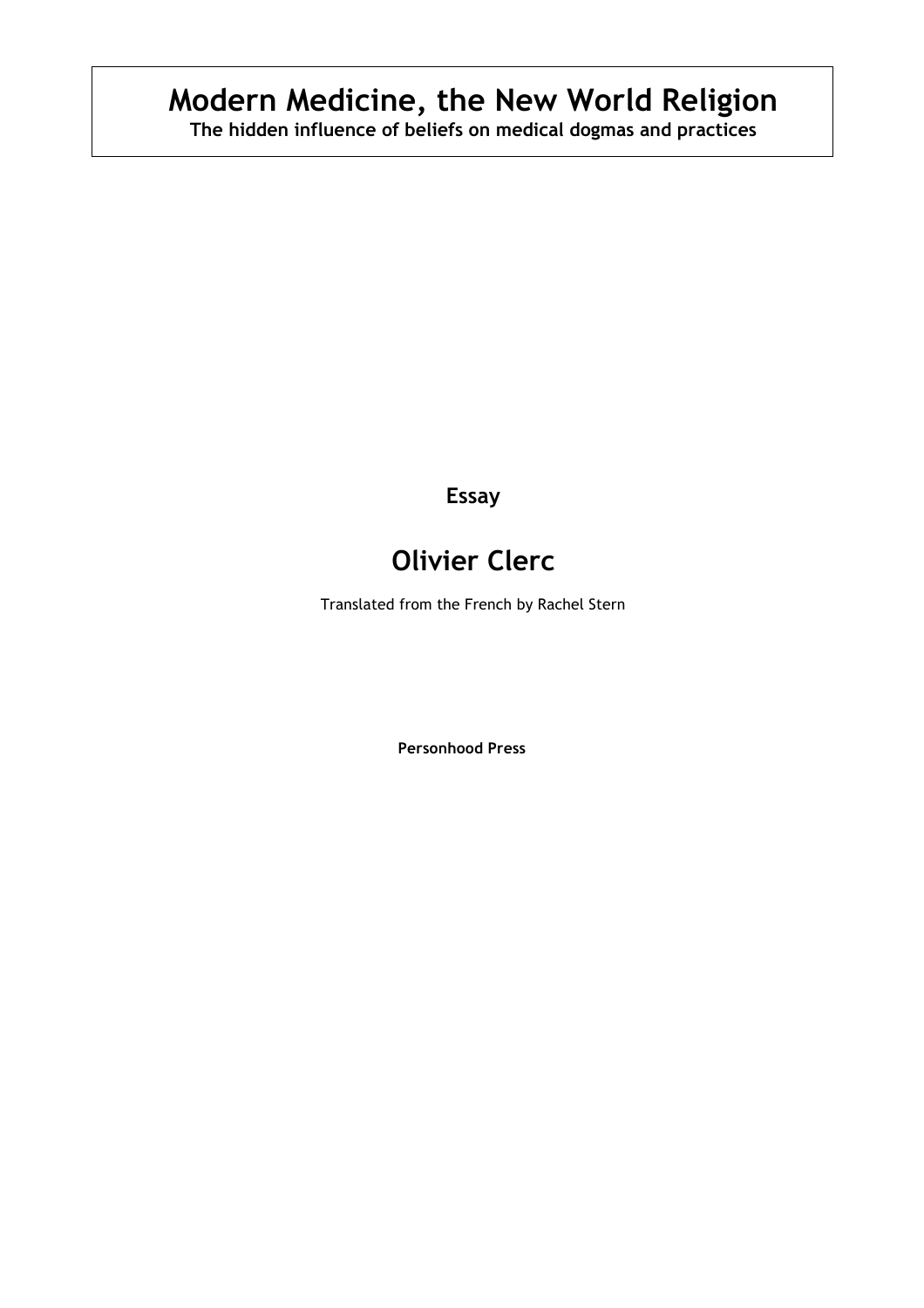Original title: *"Médecine, religion et peur: l'influence cachée des croyances"*, Olivier Clerc. © Editions Jouvence, 1999, for the French edition. ISBN: 2-88353-178-1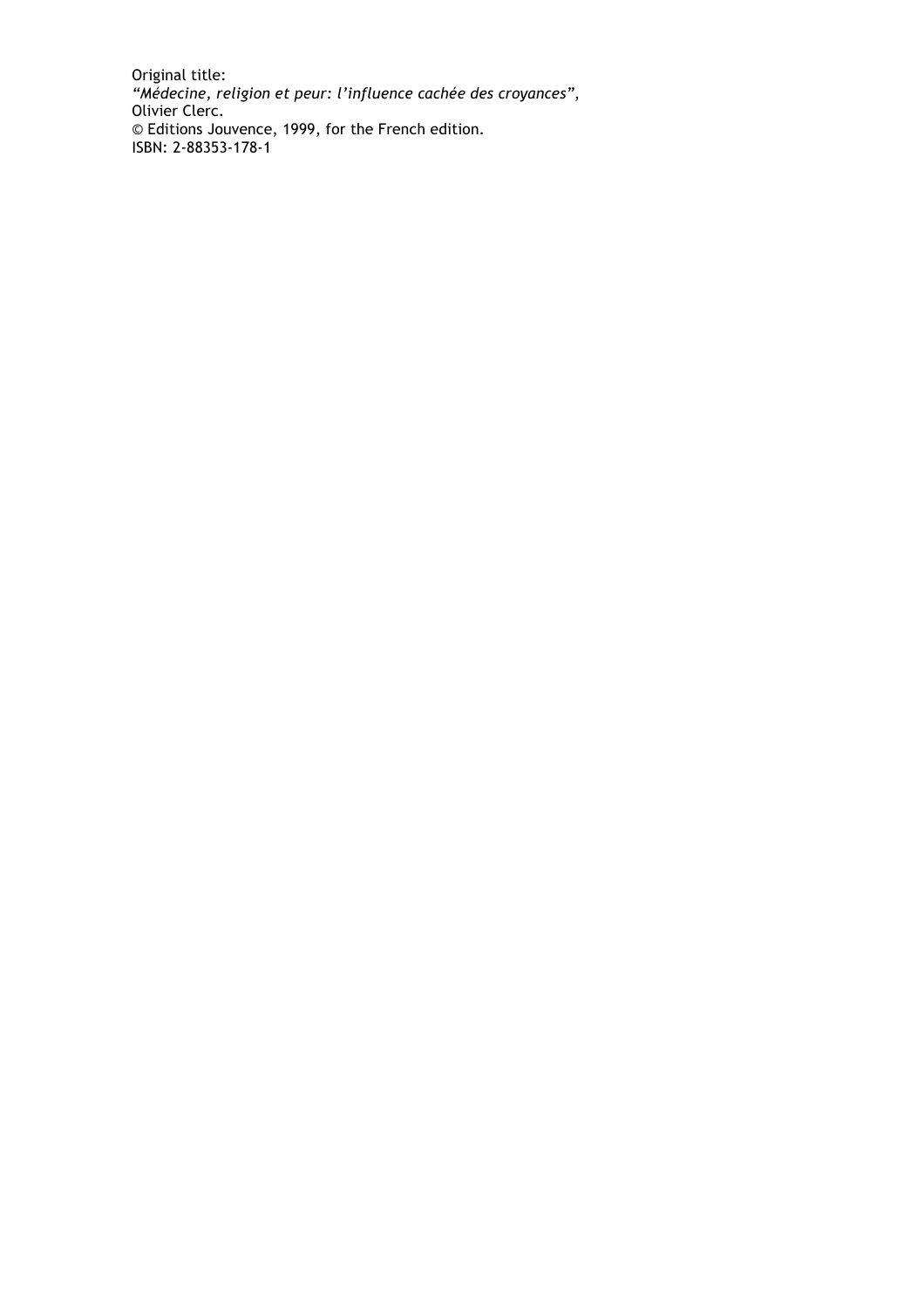*"The study of the evolution of disease patterns provides evidence that during the last century doctors have affected epidemics no more profoundly than did priests during earlier times. Epidemics came and went, imprecated by both but touched by neither. They are not modified any more decisively by the rituals performed in medical clinics than by those customary at religious shrines."* 

— Ivan Illich, in *Limits to Medicine*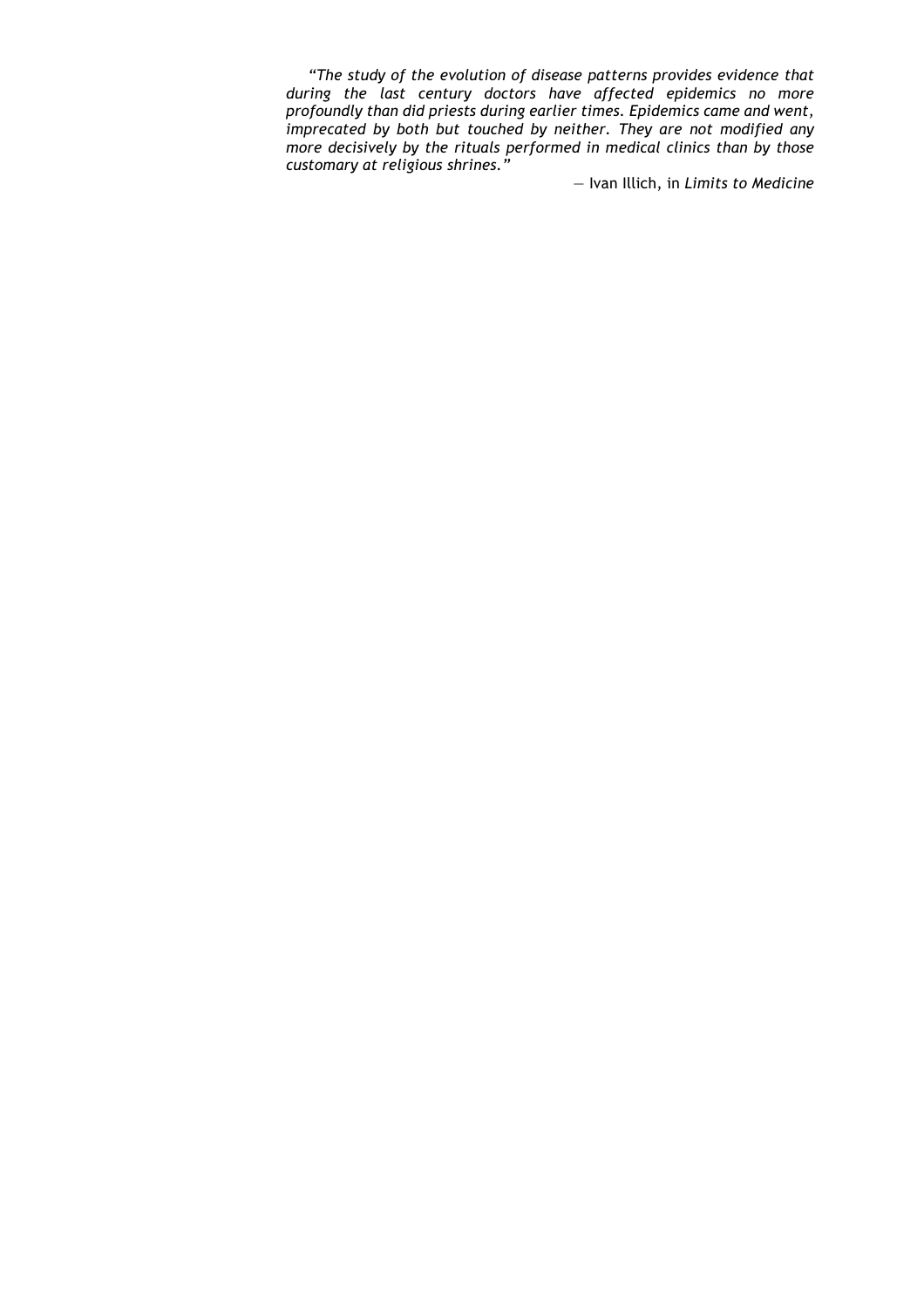| <b>ACKNOWLEDGMENTS</b>                                                     | 5  |
|----------------------------------------------------------------------------|----|
| <b>WARNING</b>                                                             | 6  |
| AUTHOR'S INTRODUCTION TO THE ENGLISH EDITION                               | 7  |
| <b>FOREWORD BY MICHAEL MISITA</b>                                          | 9  |
| <b>OVERVIEW</b>                                                            | 10 |
| <b>AUTHOR'S NOTE</b>                                                       | 15 |
| <b>CHAPTER 1: PASTEUR: THE GOOD SHEPHERD, THE NEW SAVIOR</b>               | 17 |
| <b>CHAPTER 2: THE TRANSPOSITION OF THE IDEAS AND PRACTICES</b>             |    |
| OF CHRISTIANITY INTO MEDICAL TERMS                                         | 21 |
| ORIGINAL SIN/MAN'S NATURAL WEAKNESS                                        | 21 |
| EVIL / SICKNESS; GOOD / HEALTH: EVERYTHING COMES FROM THE OUTSIDE          | 23 |
| <b>BAPTISM / VACCINATION</b>                                               | 25 |
| THE PRIEST / THE DOCTOR                                                    | 26 |
| THE CHURCH AND ITS VOWS / THE MEDICAL ASSOCIATION AND THE HIPPOCRATIC OATH | 28 |
| HERESY / CHARLATANISM                                                      | 28 |
| SALVATION AND LIFE EVERLASTING / HEALTH AND PHYSICAL IMMORTALITY           | 30 |
| SINS, CONFESSION, REPENTANCE / BAD HEALTH HABITS, CONSULTATION, TREATMENT  | 31 |
| <b>CHAPTER 3: MEDICINE MESSIANIC AND FAUSTIAN</b>                          | 33 |
| <b>CHAPTER 4: THE ETERNAL RECURRENCE OF ATAVISTIC FEARS</b>                | 37 |
| <b>CONCLUSION</b>                                                          | 40 |
| <b>POSTSCRIPT</b>                                                          | 41 |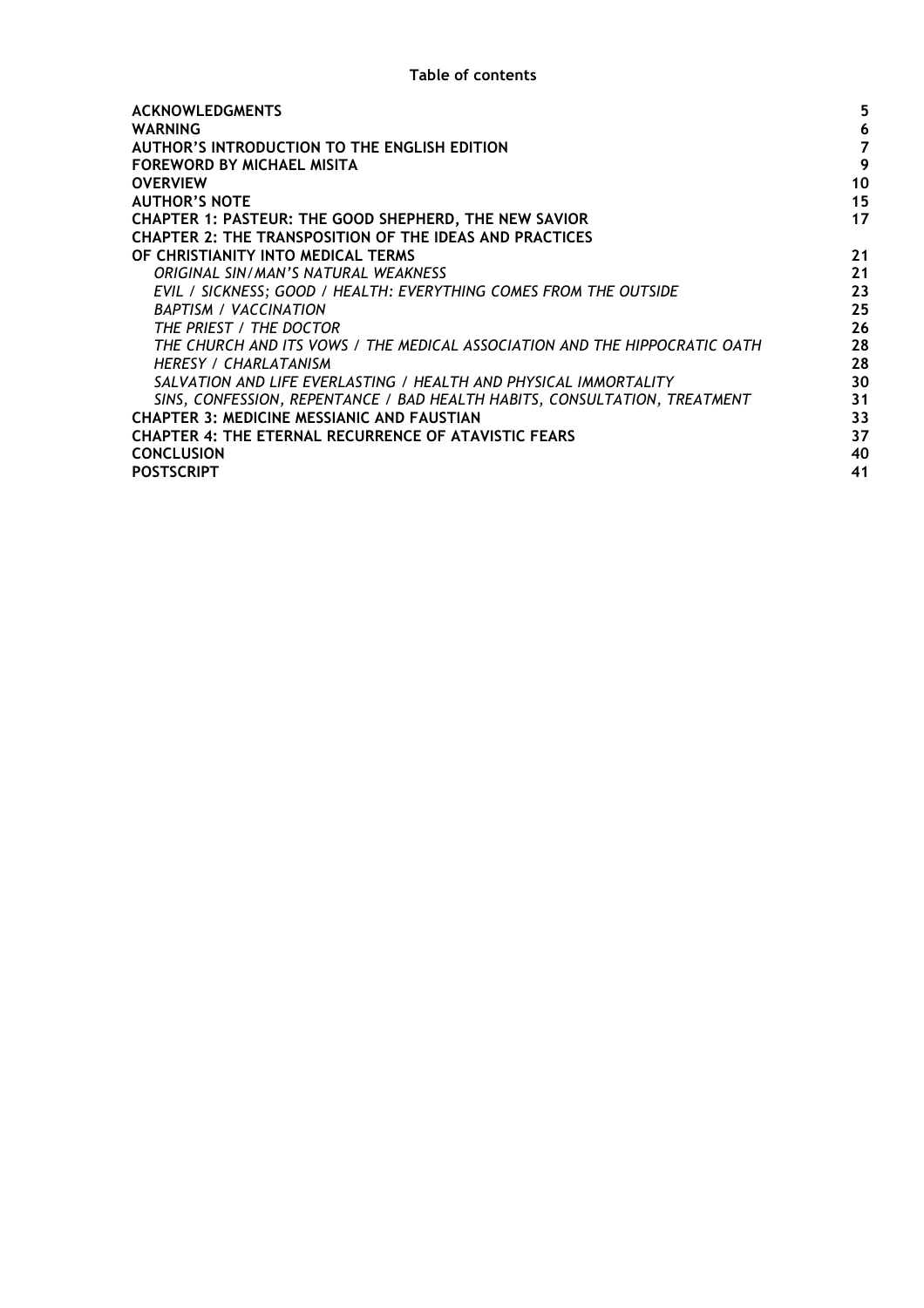#### **Acknowledgments**

My special gratitude to Rachel Stern for having spontaneously offered to translate this book and for her excellent ant patient work in doing so.

Many thanks, also, to Emma Holister and her mom, for the final revision of the English text.

A big thank you to Michael Baumgartner: Your asking me to translate the introduction of this book for Continuum's website was the triggering factor that finally led to this full English edition of my text.

*Last but not least*, as the saying goes, a very warm "*Merci!*" to my friend and publisher, Bradley L. Winch, for having accepted so promptly and enthusiastically to publish this book.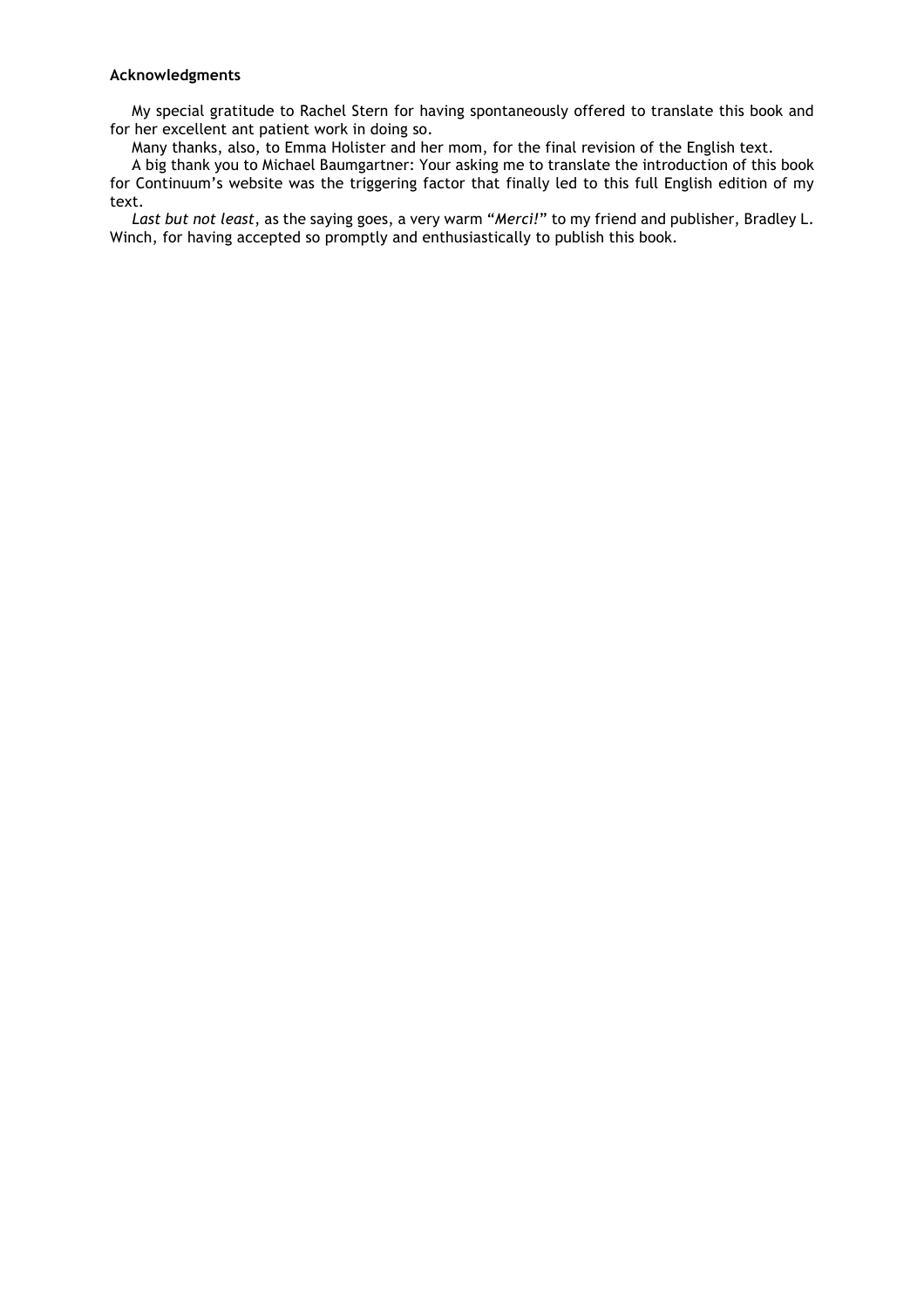### **Warning**

To avoid the awkward use of "he or she" and "him or her," I chose to use only the masculine gender when referring to both men and women.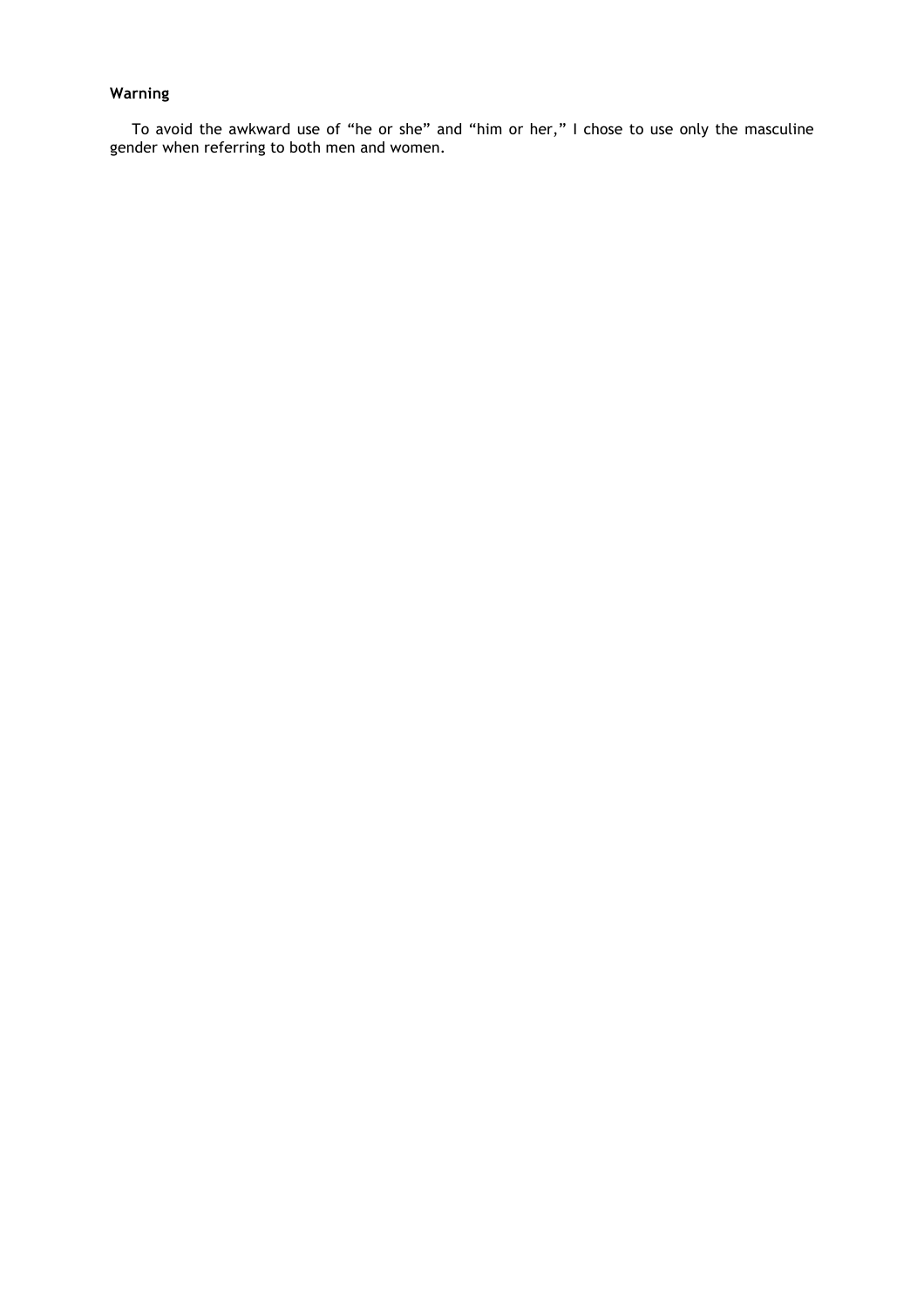#### **Author's introduction to the English edition**

In 1998, while I was living close to Geneva, the Swiss people were called to the polls on a major issue regarding the extent to which genetic engineering should or shouldn't be allowed. This important issue raised debates of an intensity usually unknown to the Swiss.

Every day, I read the newspaper articles written by the advocates and opponents to genetic engineering, as well as the letters sent by readers of these newspapers. While reading this material, it became obvious to me that both parties were unaware that this upcoming vote was not only a scientific issue, but also — if not mainly — a *religious* one (as hinted by the posters of one political party titled *"A new Creation? We like the old one better"*).

That understanding led me to write a long letter to a major Swiss newspaper, which ended up being published in its entirety. Its impact on readers startled me. I started receiving letters and even phone calls from many people: They said that my letter had put words on something they vaguely felt but hadn't quite intellectualized as I had.

I was then asked to lecture on the topic of this religious dimension of life sciences and medicine, both in Switzerland and France. The more I did so, the more I realized that what seemed an obvious matter to me — the superposition of medicine over religion — was not as obvious to most people. This led me to decide to write a small book in French on this issue, which was published in September 1999.

Many physicians, doctors, and even university professors wrote to me after reading this book to share with me how the insights they had found in my writings had helped them take another look at their profession and sometimes better understand what was going on below the surface in their relationships with their patients, or in their research programs.

Then, I was asked to summarize the ideas contained in my book for an AIDS-oriented website (*Continuum*). I translated to English myself the overview of the book and had it "polished" by someone of English mother tongue. As soon as this overview was published on the web, I started receiving numerous e-mails from all over the world. At some point, the important daily amount of e-mails led me to think that they couldn't all be the result of just that one *Continuum* site. After checking with a search engine, I found out that my article had been copied in many other sites and had also been included in some news groups and forums.

I took the enthusiastic feedback from my web readers as a sign that my book could be of interest beyond the French-speaking countries, as also confirmed by the fact that a UCLA student spontaneously — and very kindly — offered to translate the rest of the book *(thanks again, Rachel!)*.

Having worked as Foreign Rights Manager for a Franco-Swiss publishing house, I had personal contacts with various English and American publishers. That's how I ended up receiving a positive reply from my amazing friend Bradley L. Winch of Personhood Press, California. I had gotten to know Bradley through his other publishing house, Jalmar Press, which has been doing such a fantastic job for decades to help promote a better and less violent world and a better education for children. So, I am both proud and very thankful to be published by him.

One last thing: I am aware that the religious (and medical) context is quite different in the United States from what it is in France and European countries. But behind these superficial differences, the dynamics I reveal in this book are the same (as suggested by the feedback from my non-French readers on the web). I feel, therefore, confident that my English-speaking readers will be able to adapt to their specific religious and medical context the examples I give, when needed.

*Bonne lecture!*

Olivier F. Clerc olivierclerc@fr.st www.olivierclerc.fr.st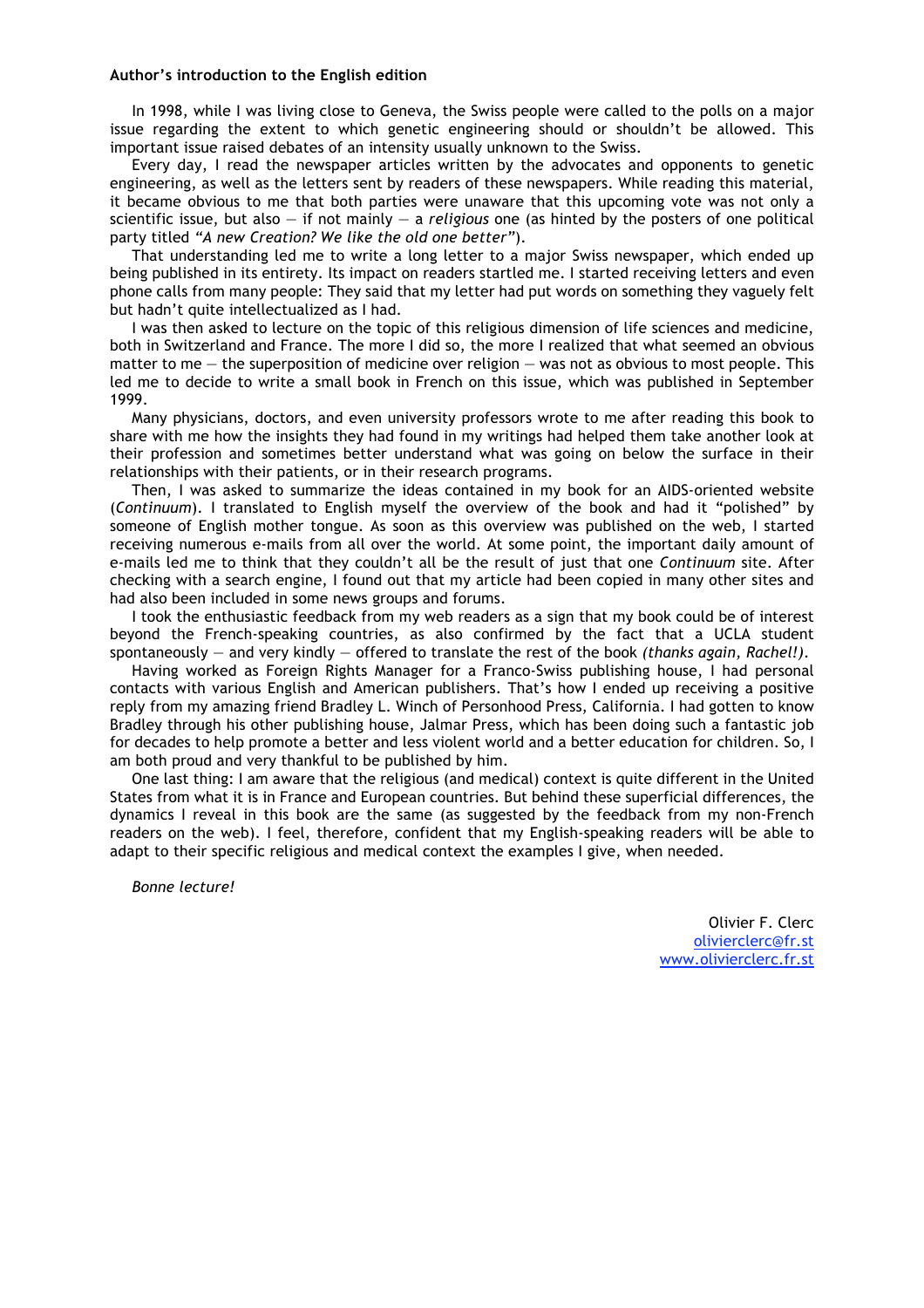#### **Foreword by Michael Misita**

There is a general consensus nowadays that mankind has progressed and is continually progressing toward some sort of greater enlightenment. But has this progression merely been an intellectual and technological development, while man's character remains primitive? Is mankind, as a whole, destined to  $-$  at some point  $-$  achieve this lofty condition of enlightenment, or is enlightenment a state of being that is to be realized by each individual personally? Intellect is only a tool in man's search for the reality of things. To one who takes the time to see clearly, it is obvious that man looks at his own incredible achievements and misses what is directly before him. In spite of science, man no more knows what the world is really like than does a caterpillar wrapped in its cocoon that has yet to become a butterfly.

Man's spirit of inquiry is perhaps more alive in this 21st century than at any other time in known history. Countless books, television, movies, radios, and computers feed us a steady flow of information, merely reinforcing the same time-worn systems of beliefs, disguised in more modern and therefore more acceptable garb. When viewed from the time period in which a man is currently living, the so-called changes in ideas appear to be new. But if a person's mind is alert and if he is able to view the world around him in a more generally detached way, he will see that essentially nothing of real importance has changed. Simply put, wars are fought for the same old reasons. The same political manipulations of the masses continue to occur, more sweeping in their influence through the media of television and computers (and therefore potentially more insidious). And in our own small lives we continue to be imprisoned by the familiar and safe habitats of our personal beliefs about ourselves, others, and the world.

Adaptation and survival go hand in hand, and as Olivier Clerc so skillfully points out, basic belief structures do not change, they only adapt to present circumstances. He shows us one aspect of this adaptation of beliefs with his comparison of religion and modern medicine. Although he addresses these two symbols in particular, an alert person will immediately see that Olivier Clerc's observation doesn't end with medical science and religion: It can be applied to all forms of beliefs.

How amazing it is that an intelligent person can go through his whole life without being aware of that which is so simply apparent. Modern medicine's role as the new world religion has been staring all of us in the face for decades. Olivier Clerc manages, in the following pages, to open our eyes to this fact. His observations encourage us to get a sense of what he has observed, in the hope of grasping the significance and potential enormity of that observation. He puts forth his valuable commentary while encouraging us to remain approachable and positive, as he explains that it is not "the system which needs to be changed, but our own internal dynamics."

> — Michael Misita Author of *"How to believe in nothing, and set yourself free"* Valley of the Sun Publ.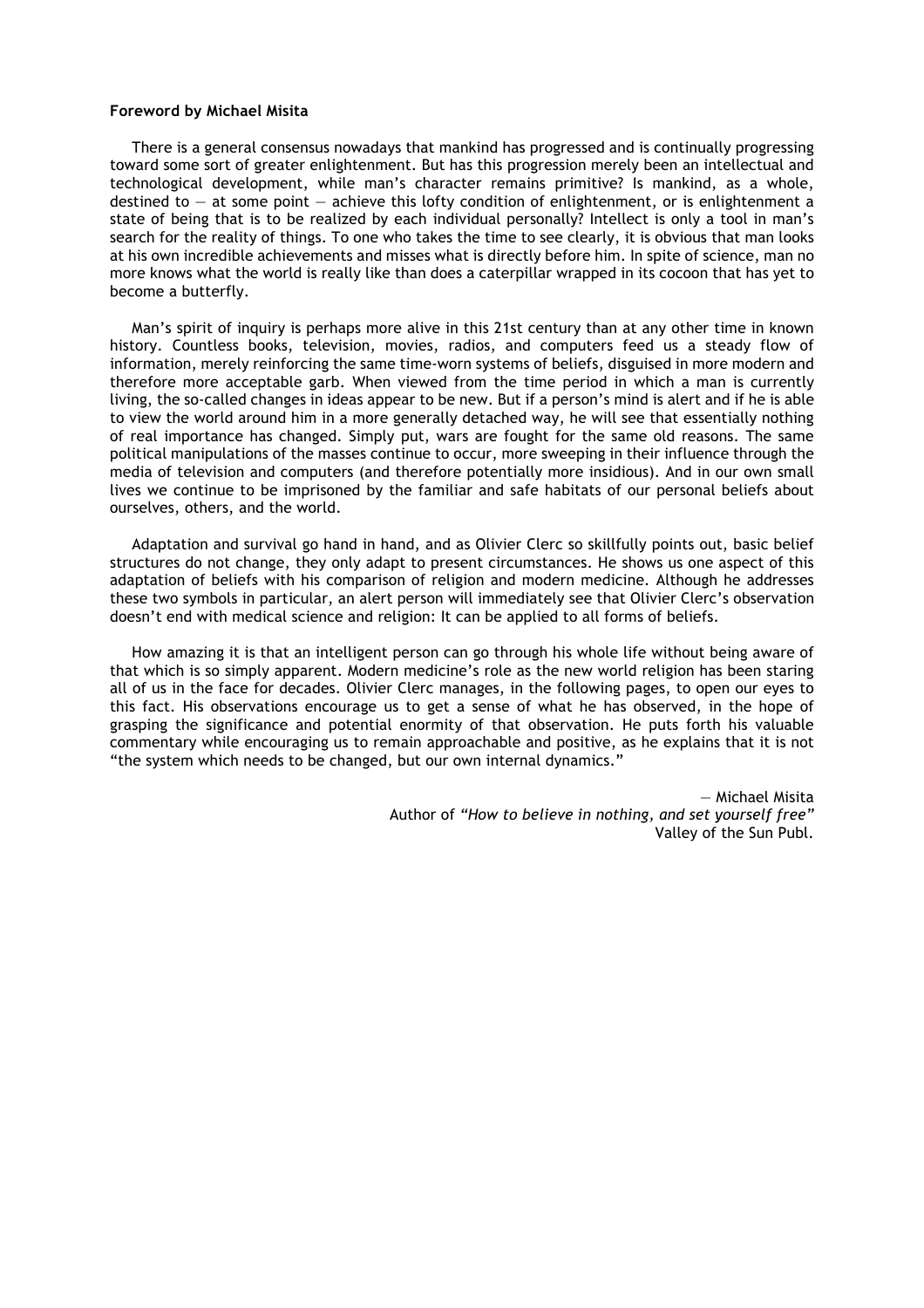#### **Overview**

When the Christian missionaries of the past three or four centuries were evangelizing so-called primitive people, they believed that they had only to destroy or burn the various cult objects of these people in order to eradicate their religions, superstitions, and customs. Centuries after the conquistadors tried to stamp out the Inca culture, or the Inquisition tried to stamp out the protestant "heresies," including the similar attempts to annihilate the Voodoo or the many African and Asian religions, we know that such arrogant high-handedness does not work. These beliefs still continue today, sometimes under different guises, long after the objects of worship associated with them have been destroyed.

This lesson from history is not only valid for primitive people and their religions. It can equally be applied — if not more so — to aspects of our own modern society. Indeed, even a superficial study of contemporary culture will reveal that the supposed secularization of present-day society is just an illusion. Even though most people do not conform to the outward show of religious custom and practice — mostly Judeo-Christian in Western culture — the beliefs and superstitions remain deeply embedded in their subconscious, influencing many aspects of their daily lives without them realizing it.

And as several sociology studies have shown, the superstitious beliefs that used to be attached to the formal religions have in many cases simply been transferred to other objects, persons, or events. The daily evening television news bulletins, watched by millions worldwide in their respective countries, the stars of show business and sport, humanitarian associations, cults, and all sorts of other things in modern life: These have now become the new gods we venerate or fear, or the shrines at which we worship or curse, and where we still experience those primitive religious urges and feelings, where we can believe without necessarily having to think or rationalize.

However, it is in the field of medicine that this unconscious transposition of the religious experience  $-$  and more specifically the Judeo-Christian ideology, myths, beliefs, expectations, and hopes  $-$  seems to have had the greatest impact. The facts show clearly  $-$  for anyone taking the time to study them — that medicine enjoys today an astonishing degree of undeserved credit that is out of all proportion to its actual results or promises. Real health keeps regressing, while the great medical "miracles" such as vaccines and antibiotics, are now clearly showing their limitations, which some had foreseen and warned of right from the start. This undeserved credit comes mostly from the fact that medicine and science have replaced religion as the only certain belief in an uncertain world. And the doctors and scientists are seen as the priests of the new religion, delivering through the certainties of science what the old discredited gods were not able to deliver. If we can no longer believe in the miracles, the cures, and the curses of the old religions, we can certainly believe in the miracles, the cures, and the destructive powers of the new science.

Almost imperceptibly, medicine has taken on a saving or messianic role, the characteristics of which we must examine. Medicine can be said to display qualities that have characterized the Roman Catholic Church for many centuries: autocracy, centralization, the control and manipulation of people, censorship, propaganda, total obedience, infallibility, the destruction of heretics, the stamping out of individuality. All this, of course, has been done in the name of public health and the general good, just as the Church acted for mankind's salvation.

Let me make my position clear. I am not a conspiracy theorist. Even though, obviously, money and power do influence the medical world, I do not believe that the majority of doctors, scientists, and governments are intentionally and corruptly conspiring together, abusing their powers in pursuit of wealth, "Big Brother" just a step away. But rather, I do believe we are faced with a phenomenon that is largely of the unconscious kind.

What I believe is happening is that people, whether within the medico-pharmaceutical industry or outside it, are being subconsciously influenced by their deeply rooted myths, fears, and superstitions which are now being projected onto the new screens of science and medicine. This produces an amazing paradox:

Although medicine sees itself as exclusively scientific and rational, with no room for spiritual or human dimensions (such as psychic healers or shamans, who are dismissed as charlatans), it organizes itself and functions in a way that can be described as intrinsically religious. The paradox is that by rejecting any spiritual dimension, medicine, in fact, becomes the toy of the forces and myths it tries to ignore and cannot control. Mere denial of something's existence has never made it disappear,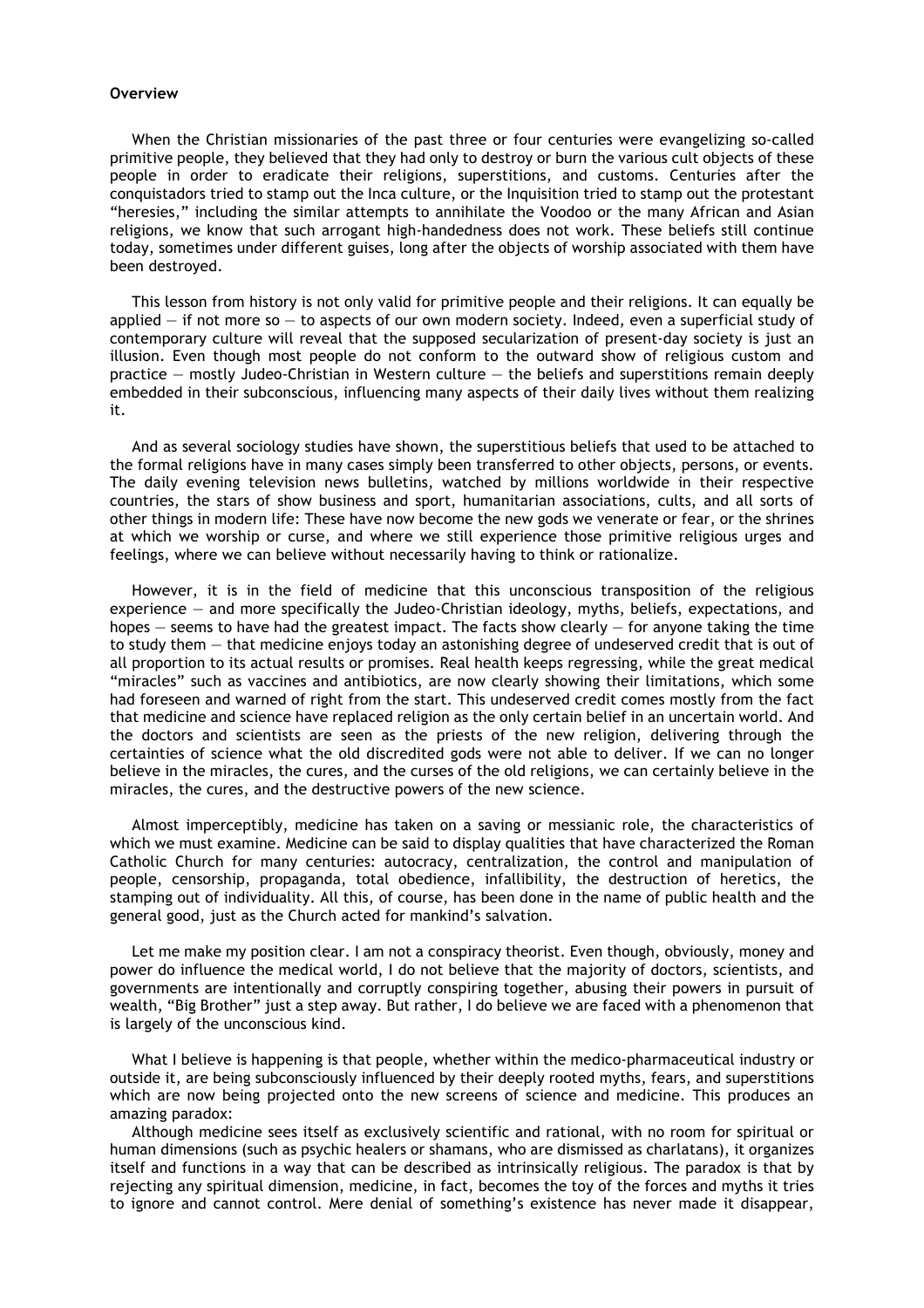except perhaps in our conscious mind. Instead, it is banished to our subconscious mind, where, beyond our control, it can roam free, wreak havoc, and wield even greater power.

We can see, then, that even though our society considers itself to be secular, it has remained as Christian as it was a century ago, but with two major differences. First, our society is not aware of its religious dimension. It believes itself to be rational, scientific, and free of superstition. It fails to recognize that it is still, in effect, observing the old religious rituals, but under a new guise. Second, our society now lives its religious experiences through secular forms — medical ones, in particular and has at the same time transferred its hopes and aspirations from the spiritual world to the material.

Medicine, then, has become the new world religion. The specific myths, beliefs, and rites of Christianity have been unconsciously projected into medicine since Pasteur. As I explain in detail in the next chapters, we can establish very close parallels between Christianity and modern medicine. In brief:

- physicians have taken the place of priests;

- vaccination plays the same initiatory role as baptism, and is accompanied by the same threats and fears;

- the search for health has replaced the quest for salvation;

- the fight against disease has replaced the fight against sin;

- eradication of viruses has taken the place of exorcising demons;

- the hope of physical immortality (cloning, genetic engineering) has been substituted for the hope of eternal life;

- pills have replaced hosts;

- donations to cancer research take precedence over donations to the Church;

- a hypothetical universal vaccine could save humanity from all its illnesses, as the Savior has saved the world from all its sins;

- the medical power has become the government's ally, as was the Catholic Church in the past;

- "charlatans" are persecuted today as "heretics" were yesterday, and dogmatism rules out promising alternative medical theories;

- the same absence of individual responsibility is now found in medicine, as previously in the Christian religion;

- patients are alienated from their bodies, as sinners used to be from their souls.

Fears and childish hopes are still manipulating us. We are still told that the source of our problems is outside of us, and that the solution can only come from the outside, as well. We are not allowed to do anything by ourselves and we must have the mediation of physicians-priests, the administration of drugs-hosts, and the protection of vaccines-baptism.

Just as the magnetic field of a magnet placed under a sheet of paper controls the way iron filings fall on its surface, revealing the invisible lines of force between the two poles of the magnet, a "religious field" likewise imperceptibly structures and organizes the development of modern medicine. Invisible, impalpable, this "religious field" is made up of all the beliefs, myths, and values of the Christian — and more specifically Catholic — religion. In other words, the secularization of society happened only on the surface. We took away the "iron filings," the specific religious forms, but we did not change the "current of thoughts," the underlying "religious field" which continued to exert the same influence, but through medicine. That is the reason why behind the different structures of medicine and the Church of Rome we find the same fundamental concepts, the same relationships, the same characteristics, the same fears, the same hopes and expectations.

This substitution of medicine for religion has had many unfortunate consequences. In medical research, it influences what should be looked for and what can be discovered. Any discovery or theory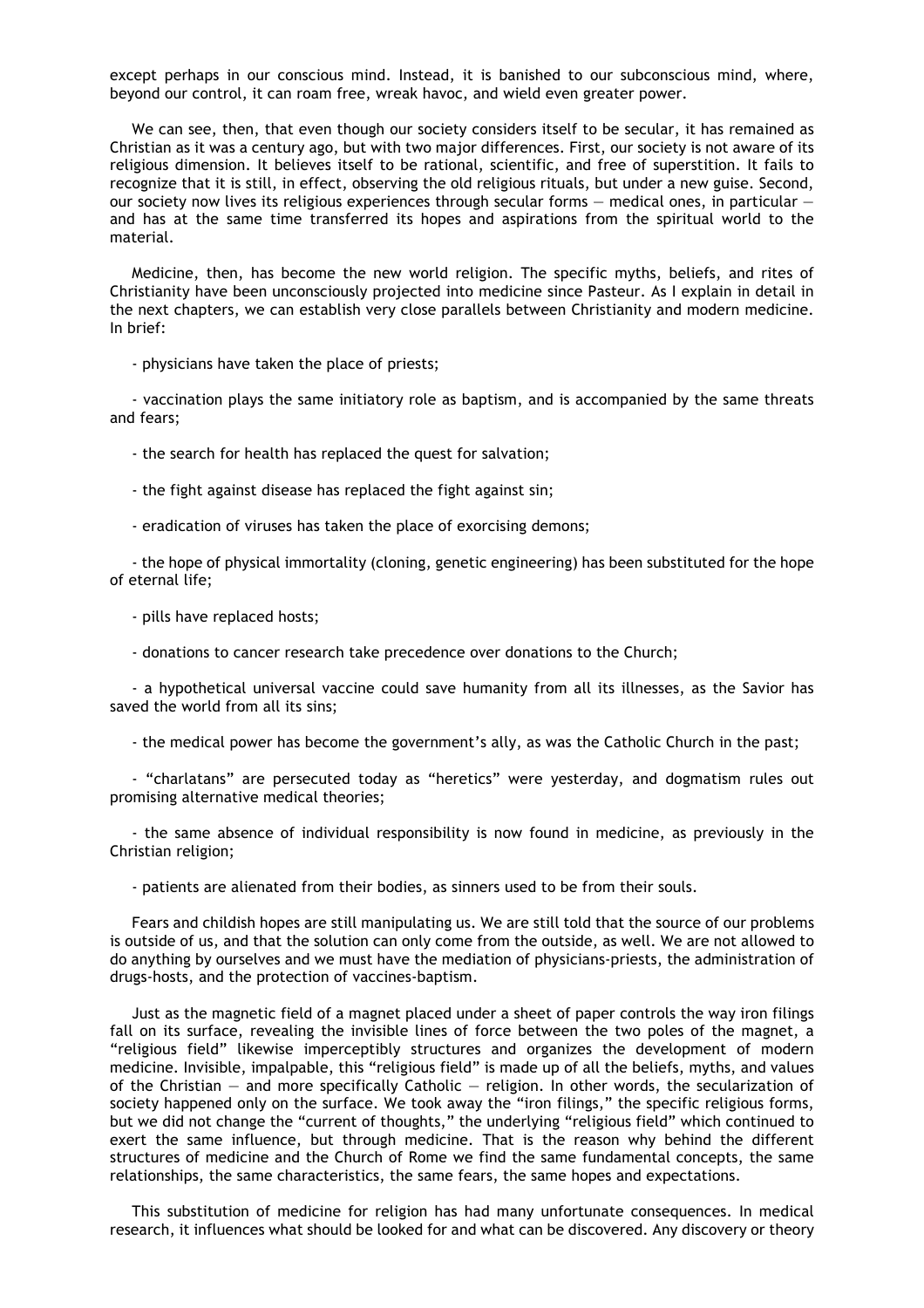that is at odds with the over-arching orthodoxy is rejected, and its authors called heretics. Entire areas of research, as well as promising new lines of approach, are thus disqualified.

Furthermore, the unconscious need to bring the medical world into "religious" obedience frequently leads to (involuntary) falsifications of results, as became clear with Louis Pasteur's discoveries. The medical credo takes precedence over reality, which scientists refuse to see when this reality does not correspond with their preconceived ideas.

And lastly, the hidden religious dimension of modern medicine inhibits the free debating of already fixed beliefs, preventing them from being properly re-examined and criticized. Indeed, dogmatism, irrationality, and passions  $-$  all characteristic of the religious experience  $-$  take precedence over any calm and carefully thought-out argument, even over the most tenuous facts. The same vehemence that led Galileo to be condemned by the Church for his theories, in spite of the scientifically demonstrable facts, is now being used by medicine to reject any thesis that is contrary to its own dogmas. Science has learned its lessons well from the Church, it seems.

My aim in writing and lecturing on this topic has therefore been several:

First, I wanted to bring to the fore this phenomenon of projection and transfer of religious content which takes place in the medical field. In recognizing this phenomenon, we should then dissociate from medical practice the spiritual aspirations that quite logically can only be satisfied in the spiritual dimension. It is dangerous to mistake eternal life with physical immortality, or to think we can achieve collective salvation through science and genetic engineering instead of individual salvation through transformation and personal achievements.

Second, I also hope that by bringing to the fore the influence of religious beliefs in medicine, which is but one example of a very widespread phenomenon today, readers will start thinking about how their beliefs filter their perceptions, biasing and distorting them. Every time an object, a person, a social group, or an event becomes the target of religious projections, there is danger. The real characteristics of these things (and persons) fade in the eyes of those who color them with their beliefs. These targets then become the objects of religious urges, impervious to any rationalization, whether they are expressed through fear, hatred, "devilization" and the search for scapegoats, or through deification, idealization, and unconditional devotion. From Princess Diana to Waco, and from Mother Teresa to Saddam Hussein, there are numerous examples of the kind of consequences brought about by this transfer of religious expression to real persons or situations.

Beyond this dissociation of medicine and religion, I would like to encourage an increased awareness of the fears found in the depths of our consciousness, which remain the hidden determining factors for most of our actions. These fundamental fears — fear of death, mostly, but also fear of evil, fear of suffering, fear of separation, fear of solitude — have led humanity, at all times throughout history, to make up all kinds of beliefs in an effort to exorcise these fears. Then, with the development of science and the rise of intellectualism, mankind has tried to justify rationally these beliefs, hidden under the cloak of medicine and life sciences.

In other words, there are three levels inside us:

1) **a core of fears**, from which we have learned to protect ourselves by covering it with:

2) **a layer of beliefs**, which make us feel safe (even though those fears have not disappeared), this layer being itself dissimulated under:

3) **an intellectual varnish**, a rational façade which give us the illusion of having transcended superstitions and beliefs, and which shelters us from our fears, keeping us barricaded behind intellectual knowledge.

But in reality, as soon as any unexpected event scratches this varnish, our underlying beliefs and fears reveal their presence and their indirect influence.

As long as they are not acknowledged, accepted, and transformed, these fears will feed on every area of human endeavor. The intellect cannot think freely and the heart may not love fully, as long as both of them are hamstrung by the permanent task of appeasing our deepest anxieties, which keep trying to re-surface in our conscious mind. No technological innovation, no scientific discovery, no external knowledge will ever enable us to avoid this confrontation with ourselves, and  $-$  more specifically — with what C.G. Jung called our *shadow*. It is quite instructive to see to what degree the intellectual and technical knowledge of this century  $-$  often quite remarkable  $-$  remains captive to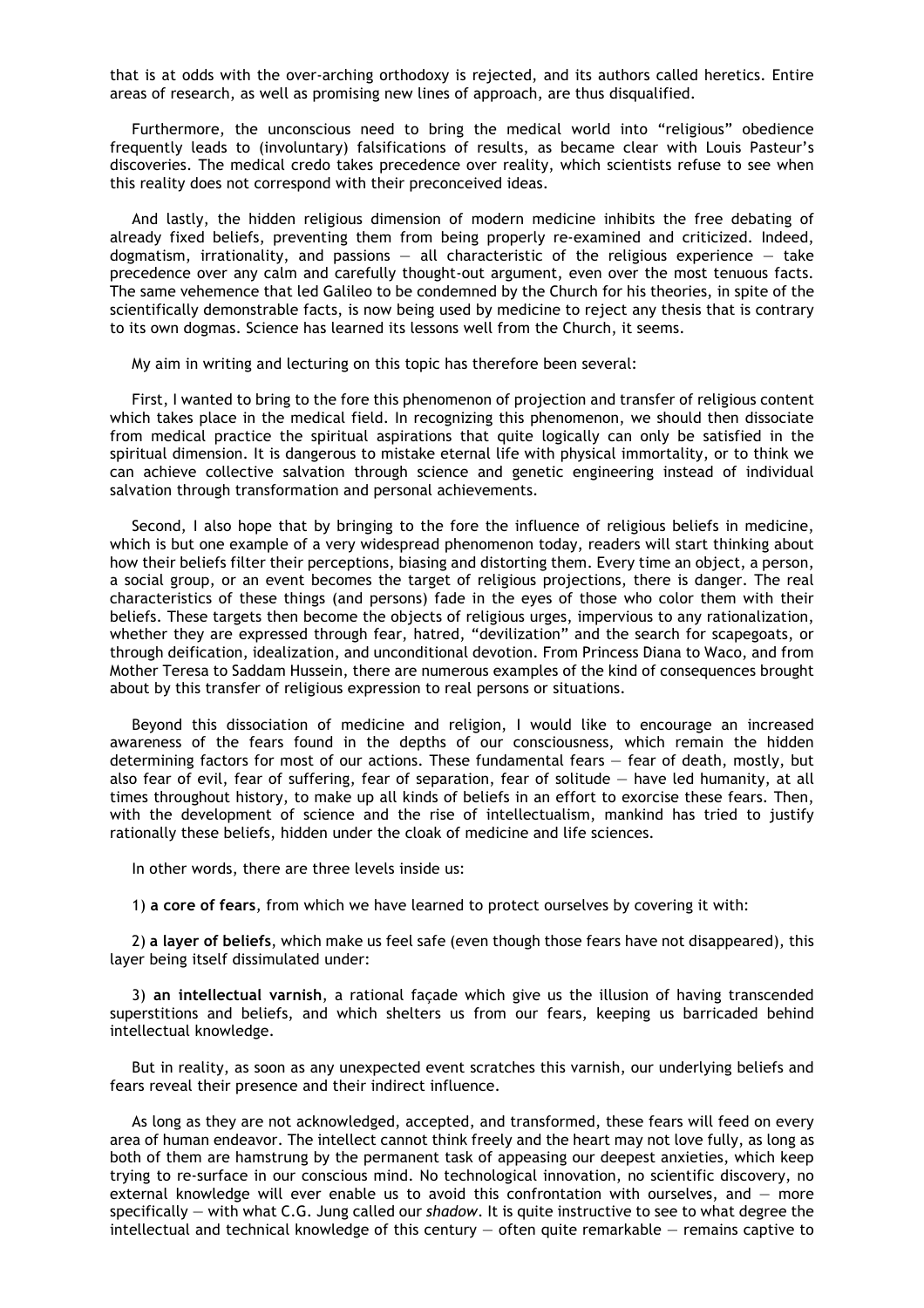the fears that haunt society. We only have to look at the poor ecological state of our planet, at the multiplicity of wars, and at the emergence of new diseases to see how this way of using our inner capacities is unproductive.

Finally, through this increasing awareness and consciousness to which I invite my readers, I hope to encourage greater individual responsibility, be it on the medical or on the spiritual level. It seems inexplicable to me that we should give away our power to whatever external authority (priests, physicians, experts) and then blame them for abusing us with it. Very few people are capable of being totally impartial and disinterested, especially when money and power are at stake. And especially when psychological studies show that the noblest motivations often go hand in hand with more dubious unconscious intentions.

Therefore, taking personal responsibility for our own health, our own inner evolution, and our own life, at every level, without rejecting any available help or advice, remains the safest and most rewarding attitude. The obscurantism that long characterized the Church when it refused the knowledge provided by sciences, is now found in sciences themselves, unaware of how religion still influences them. For this reason, this obscurantism will not so much be fought by the lights of science than by the sparks of our own self-awareness, that each of us may awaken in ourselves.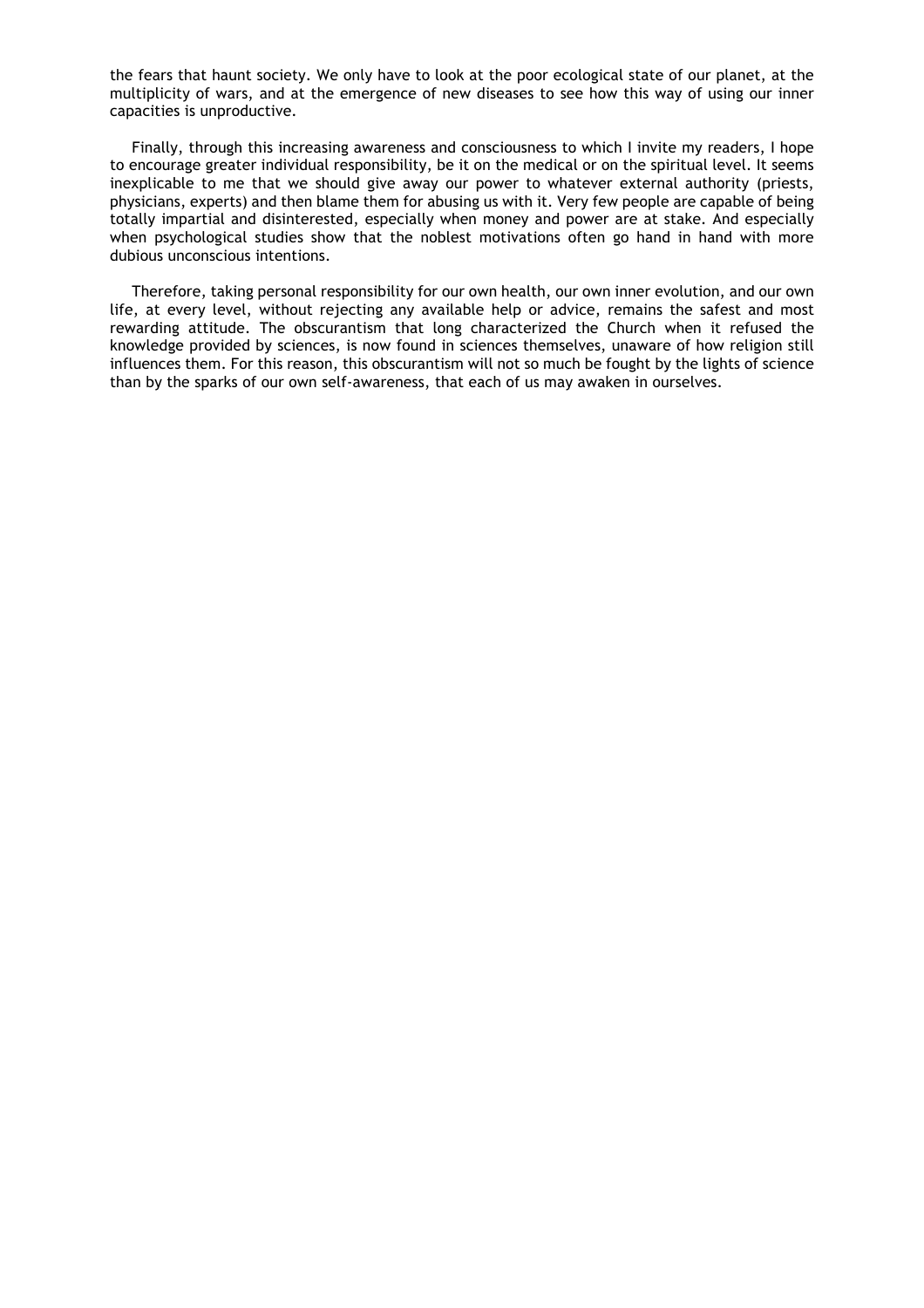#### **Author's note**

To avoid any misunderstanding or ambiguity, I would like to add a few words to make it clear what I do *NOT* intend to say:

First of all, I am not putting medicine "on trial." The criticisms I raise, and perhaps even harsher reproaches that I bring up in the course of this book, are solely intended to point out the unconscious religious underpinnings of modern medical practice, and the disastrous consequences that follow from this situation. Thus, for example, my remarks in regard to vaccination are not intended to determine its utility or its dangers, in a medical or epidemiological sense, but merely to highlight the dogmatic and ritualistic aspect that *directs* its use. I therefore encourage readers to go beyond this intellectual sorting process and (if the reader will allow me the metaphor) to go on to dig deeper into the ideas that underlie the book.

By the same token, I am no more putting traditional medicine on trial than I am writing an unconditional apology for alternative medicines, natural therapies, homeopathy, etc. In fact, these forms of medicine can be considered as some of the chameleon-like ways the quasi-religious foundation manages to express itself, a process that occurs more often than we think, in other forms of medicine, as well. The solution is not to simply replace traditional, chemical-based medicines with natural remedies to become apostates from the Church of the Medical Religion. It is *the way in which*  health and diseases are approached, in the patient–doctor relationship and in the way in which a treatment is implemented, that one may distinguish which therapeutic techniques are influenced (or not) by unconscious religious elements.

In other words, the point of my discourse is neither to be "for" nor "against" anything, but merely to comment on a situation, with the intent of shedding some light on it. I have no intention of tearing down one kind of medicine or of incensing another, but rather to better understand how and why each has developed as it has, and therefore to better manage how they will develop in the future. This being said, I don't claim to have been entirely successful in avoiding a certain dualism that is inherent in the predominant mode of thought and even in the very structure of our Indo-European languages.

Lastly, and it should be obvious from the above, I am not putting religion on trial, either. My aim in this book is to shed light on how unconscious fears may influence and bias our beliefs and our thoughts, a process  $-1$  am suggesting in the last chapter  $-$  that may already have affected early Christianity, just as it is presently affecting modern medicine.

A few words on my writing style to bring these comments to a close: Laying claim to no academic affiliation whatsoever, I have opted to write a text devoid of any scholarly jargon. What is more, as my goal is not to "prove" anything, a symbolic interpretation of medical dynamics does not lend itself to proof or disproof. It either seems valid to a given reader or it does not — I have kept to the bare essentials. Thus I have refrained from burdening the text with references and justifications, which, in my opinion, needlessly encumber the reader. I prefer to be concise, laying out certain ideas and principles, illustrated by a few examples, so that readers can develop their application (if these ideas interest them), rather than develop each idea myself at great lengths. I am not attempting in any way to make an exhaustive scholarly study on the various aspects of this fear-based superposition of religion and medicine. I would be satisfied if the reflections on the following pages manage to pique the curiosity of the reader, to awaken his consciousness, and to help him to see beyond the mere appearance of things.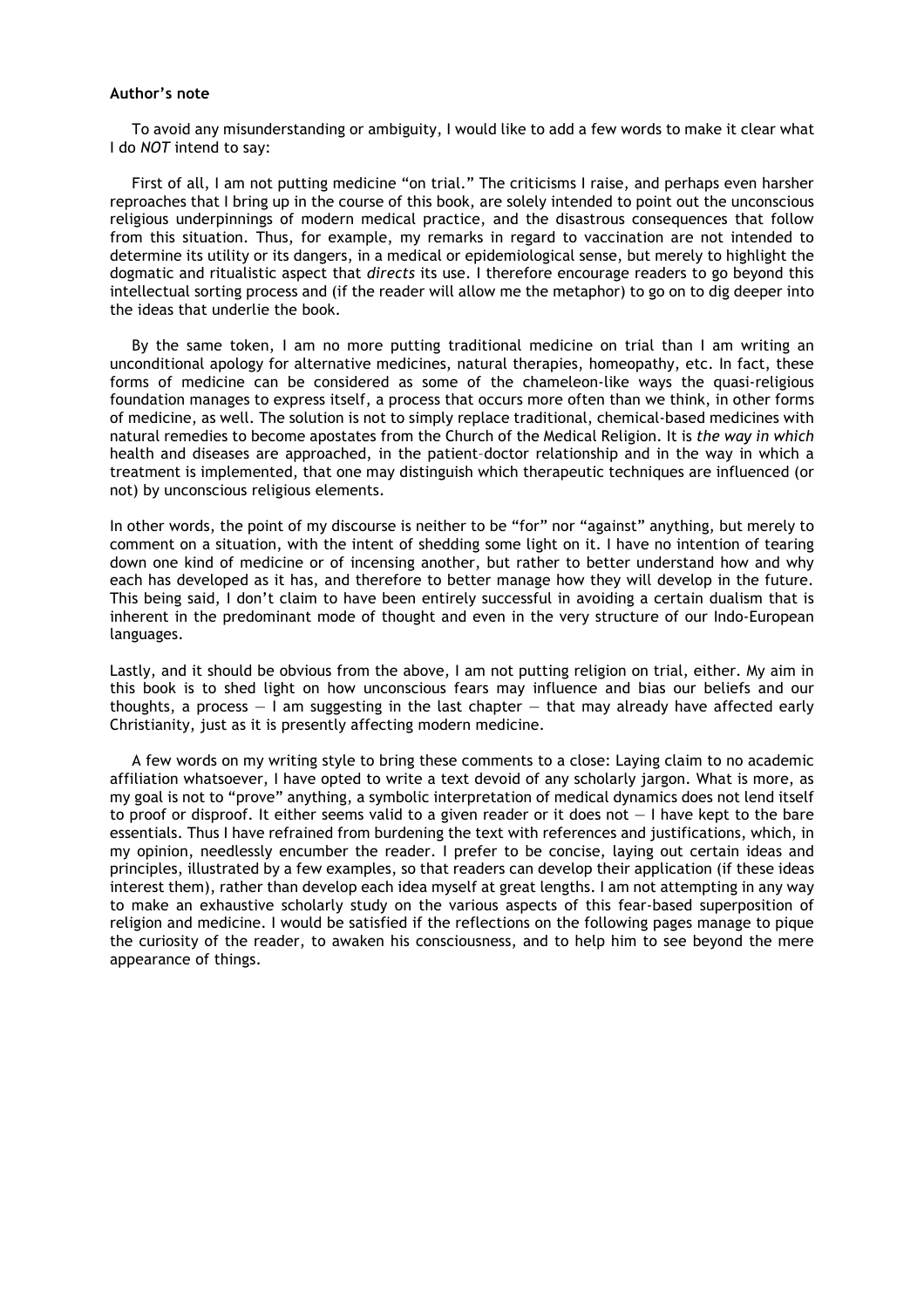#### **Chapter 1**

#### **Pasteur: The Good Shepherd, the New Savior**

We traditionally associate the birth of modern medicine with the publication of the work of French biologist Louis Pasteur<sup>1</sup> (1822-1895), the father of vaccines. This choice fits perfectly with my thesis, as it was with Pasteur that the progressive and systematic transference of Christian symbolism to medicine began.

Even today, few people realize that Pasteur himself, like most men of his time, was a fervent Catholic. So fervent, in fact, that he worked all his life to reconcile his scientific discoveries with the dictates of his faith, even if that meant at times denying the facts and tweaking experimental results. I wish here to reiterate: Given that the "Pasteurian Myth" is in the process of being revised, and in some cases the man himself quite openly attacked as culpable on various fronts, I want to make clear that I am not of the opinion that Pasteur the man lacked intellectual probity or scientific rigor — only that he was laboring under the imperative need of having to keep his discoveries in accord with his deepest beliefs. At that time few people had the intellectual courage of, say, a Nietzsche.

Right up until his death, Pasteur contended that the human body was naturally devoid of any and all microbial taint and that its organs, fluids, and tissues, in their normal state, like those of other animals, would contain no traces of germs or microscopic organisms whatsoever. With an obstinacy so stunning that it can truly only be described as religious, he defended the idea of "the quasi-virginal state of the human body, created in the image of God."<sup>2</sup> By placing the cause of illness outside the human body, in the atmospheric environment, Pasteur was reaffirming man's original purity, in the Garden of Eden. God has created man pure, without contamination of any kind; thus "evil" — which, in this conception, takes the form of sickness — can only come from without. In this world-view, both health and sickness come from outside of man and are exterior and alien to him.

As early as 1946, Dr. J. Tissot, general professor of physiology at the Natural History Museum in Paris, demonstrated the inexactitude of the four Pasteurian principles (or dogmas)<sup>3</sup> on which modern medicine is founded. The book, which was blocked from publication, and finally printed at the author's own cost, was titled *Constitution of Animal and Vegetable Organisms: Their Illnesses and the Causes Thereof*, and included these notable lines:

*"Our premise is that Pasteur, whether for religious or other motives, introduced into science false dogmas and principles which, from the outset, stifled the truth which had been on a forward march since the beginning of the last century, and furthermore made it impossible for researchers to find that truth by orienting their work in wrong directions – a most nefarious enterprise which is actively continued by the Pasteurian school, opposing all new ideas which contradict these false dogmas, dogmas which this school wants to remain sacrosanct."*

In one of his publications, Professor Rappin, former director of the Pasteur Institute in Nantes, had also commented on how the pronounced religious tendencies of Pasteur interfered with his medical practice:

*"Pasteur himself, with his fervor and his natural impetuosity, feared not, in defending both his experiments and the implications of his findings, to join the fray, not only from the point of view of relationship of the works to the scientific discoveries, but also in the consequences that he attempted to draw out of them in relation to his own religious ideas. During a conference at the Sorbonne, he went so far as to attack the partisans of heterogeneity on the basis of their pretended materialism. 'What a conquest it would be, Messieurs, for materialism, if it could protest that it relies on the fact that matter organizes itself, coming to life by itself. What could be more natural than to defy such a matter? What use is there to fall back on the idea of a primordial Creation before the mystery of which one ought to bend the knee and bow?' And, in appreciation of this conference, the Abbot Moignon wrote, 'The aim was to re-conquer the incredulous, to bring them back to the Spirit, and Monsieur Pasteur had confidence in his vocation. He felt himself to have had souls entrusted to him. Reverend Father Felix praised him in Notre-Dame's pulpit for the orthodoxy of his chemical doctrine… '"*

 <sup>1</sup> In French, the word *Pasteur* means "shepherd."

<sup>2</sup> *Pasteur: le socle se lézarde*, J.-J. Rocca, in *Médecines nouvelles*, vol. 2, N°4, 1991.

<sup>3</sup> These four principles are *atmospheric panspermia,* the *asepsis of living organisms*, the *phenomena of putrefaction* and the *bacterial monomorphism.*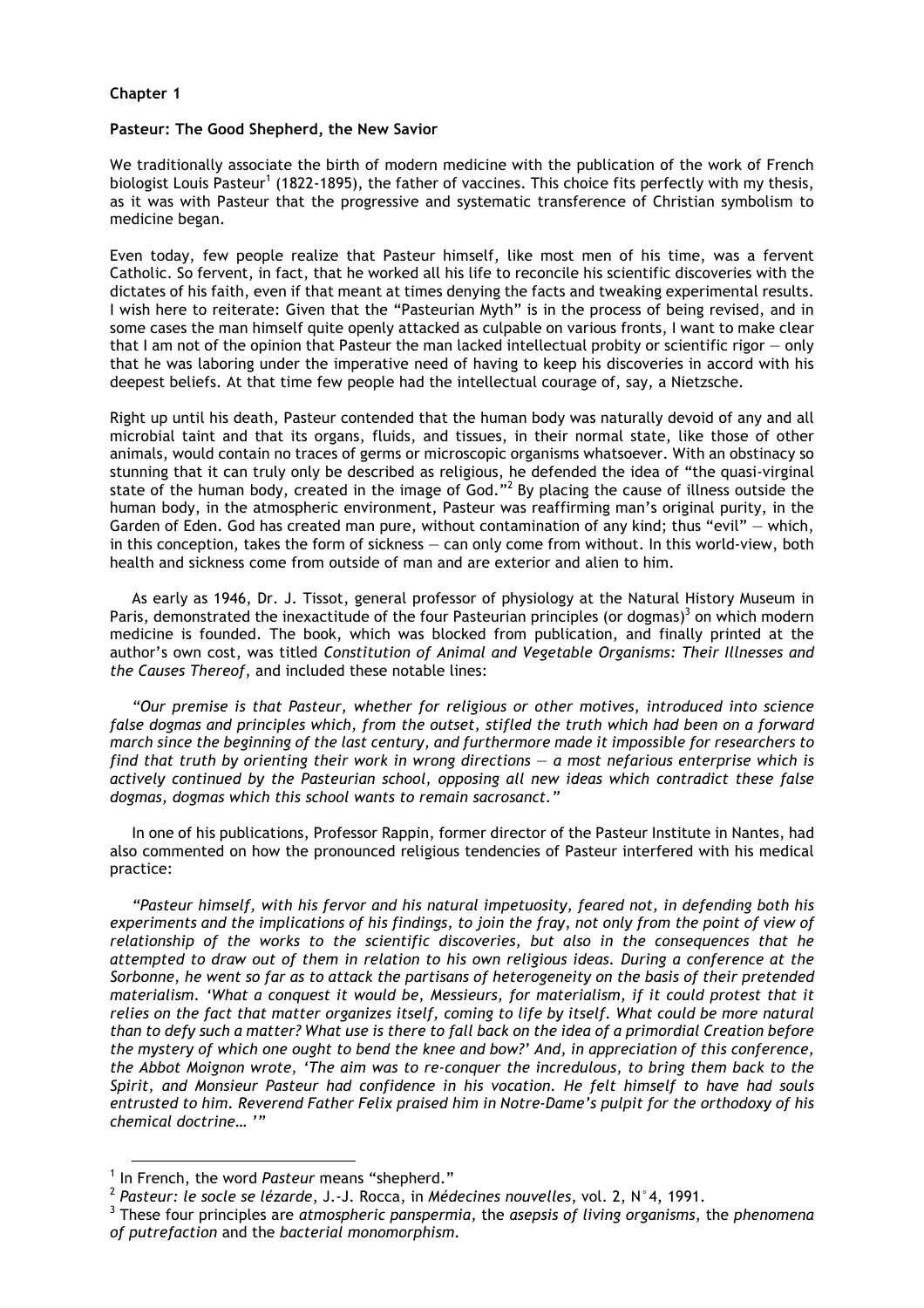From the start, then, Pasteur founded modern medicine on a basis that was more religious than scientific, even if that meant amputating essential parts of the theories of his contemporaries he had made his own<sup>4</sup>, so as to better express his own medical principles, which future medicine proved to be wrong… without, for all that, rejecting the religious influence that the good shepherd of medicine had breathed in it.

We note, in his defense, that Pasteur was in no sense an isolated case: From Newton to Einstein, including Mendel, Darwin, and numerous others along the way, scientific geniuses in many different disciplines have worked seemingly with the secret desire that their discoveries might confirm their deepest convictions, whether religious, social, or political. Furthermore, this desire at times proved so strong that it overcame their objectivity and led them to take liberties  $-$  large and small  $-$  in the interpretation of their experiments and indiscretions with the facts they observed in the course of them. There is, of course, nothing surprising in this; the *reverse* would rather be surprising. Only someone who had consciously taken stock of and questioned the collection of beliefs, values, and ideologies to which his education has exposed him  $-$  the greater part of which is never objective  $$ would be in a position to embark upon the study of what actually *is*, without any preconceived ideas. But is this even possible? All of us can and therefore should, at least, learn to multiply our available points of view, i.e. the angles from which we can approach any particular piece of information. At the very least, we can accept the presence of different "perceptual filters" in such a way as to minimize the importance of any single one of them in our acts of perception. Unfortunately, scientists receive no more instruction than the rest of us in this skill, so that their research and work are influenced by many surrounding factors (education, religion, beliefs, etc.), without these scientists being aware of it.

In Pasteur's case, this infusion of religious doctrine into reality had an effect of considerable magnitude, in terms of biasing both reality and research. This effect is still being felt today, owing to the following factors:

- To begin with, even though medicine relies on various fundamental sciences, it must be remembered that medicine itself is not a science but an art. Living beings — to say nothing of that "living being endowed with a psyche" which man is  $-$  do not react in a predictable, mechanistic way, like an experimental object in physics or electronics. The falseness of Pasteurian dogmas was therefore more difficult to establish than, for instance, the supposed flatness of the earth.
- Second, Pasteur, as much by his personality as by his theories, was updating and reactivating Christian symbolism, in particular with regard to the external origin of Evil and the Coming of the Savior, the Redeemer. Equally, in this sense, it should be noted that the very name "Pasteur" (*shepherd*, in French) probably played a rather non-trivial role in the collective unconscious. Just as Jesus, the "Good Shepherd" who came to save his "lost sheep," Pasteur became the incarnation of the new Savior who, instead of bringing redemption for the sins of the world, would bring the ultimate salvation from the ills of mankind (by vaccination). As a result, questioning Pasteur and his work became a form of heresy, an unconscious rejection of the Christian doctrine.
- Finally, Pasteur was the first to make use of his access to power (he was a friend of the Emperor) and to the press (through his own brother, who owned a newspaper) to impose and disseminate his ideas as widely as possible, as his media-savvy heirs continue to do in their splendid efficiency.

Scientific criticisms of Pasteur and his ideas have been numerous, from his own time down through to our own. Scores of scientists and medical men have attacked his ideas and his methodologies, and have pointed out the errors spread by the mythical wizard of modern medicine that Pasteur came to be considered. The amazing persistence of Pasteurian dogmas, in spite of all these attacks, is usually explained by the financial strength of the medico-pharmacological lobby which protects and supports it, and by (as in Pasteur's time) the press which sustains its power. Without wishing to minimize the importance of these factors, there are solid reasons to believe that they represent nevertheless a secondary factor. The essential element that has ensured the durability of the Pasteurian myth is precisely the very fact that… *it is a myth!* The continuing pull of Pasteur's doctrines and of the man himself as a medical celebrity are due to the strength of the religious elements that are unconsciously

**EXECUTE:**<br>A For instance, the idea of "bacterial polymorphism," discovered by Antoine Béchamp, from whom Pasteur "borrowed" his *mycrozymas* to make his own *microbes*, was totally eliminated by Pasteur, with disastrous consequences for the evolution of medical research.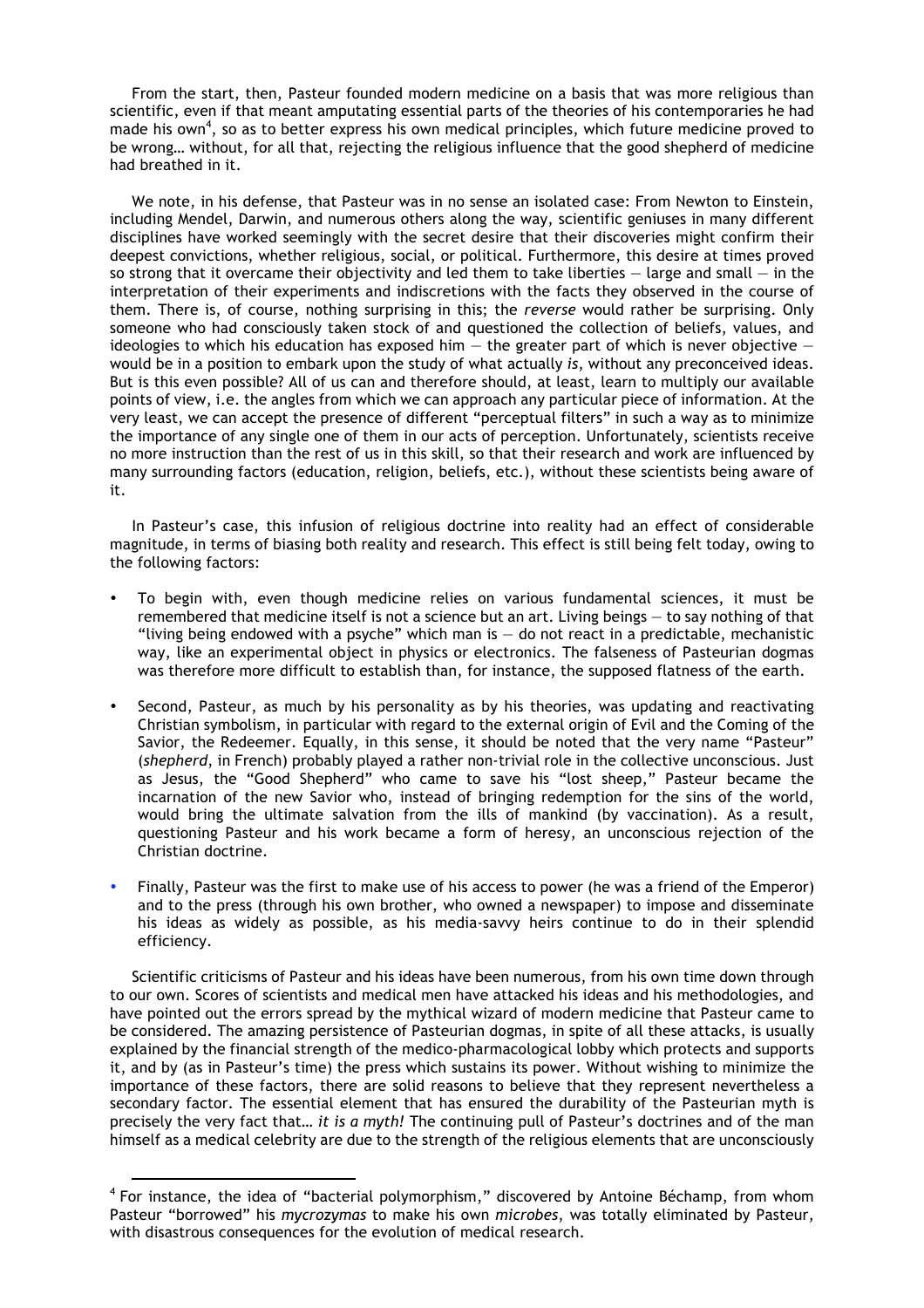associated with them, in the public opinion as well as in the world of medicine. One of the beauties of this arrangement is that rational arguments make no inroads into disturbing the beliefs of those who put their faith into the pastoral myth, as we all do without knowing it. In fact, since rational ideas have little (or no) impact on irrational beliefs, the pertinent critiques that can be made from a rational point of view against the myth of pastoral medicine do not even manage to scratch the surface. Often, they actually reinforce the evangelical aspect of this doctrine by making the arguments of detractors appear as dangerously heretical.

It is therefore a real halo that Pasteur offered modern medicine, a saintly corona which proffers protection against profane attacks and guarantees the faithfulness of its flock (its patients, that is), in spite of its errors and victims, just as the Catholic Church managed to keep most of its own flock, in spite of an impressive list of extortion throughout the centuries.

This religious foundation helps to explain the extremely passionate attitude with which most medical debates on crucial issues are undertaken, such as vaccination, contraception, *in vitro* fertilization, abortion, genetic engineering, and cloning. Indeed, religion is an affair of the heart, not an issue of reason. It has more to do with feelings than with reflection. And in the same way that Catholicism refers to canon law, modern medicine shields itself with all sorts of newly discovered "rights": the right to have an abortion, the right to health, the right to have children, etc., all of which cannot be questioned without the questioner being immediately cursed. What we are left with, then, is a kind of a medicine of divine right.

A reader might object that, in proposing this thesis, I am merely imposing my own religious ideas onto medicine, a noble and useful science which, after all, purports to nothing else than to cure people and to continuously discover the best ways suited to this end. If such were in fact simply the case, why would medicine's discoveries, methods, and results be subject to so many interdictions, obligations, taboos, rites, and irrational behaviors, more characteristic of religion than of science, as is now the case? A non-religious medicine would neither try to defend dogmas that are contrary to observation, nor suppress research and theories that might pose a threat to its foundations.

As I have just begun to explain with Pasteur above, and as we shall further develop with the various dogmas and rites of modern medicine, an impartial observer cannot miss taking note of the religious perfume that permeates the entire medical world, even to its tiniest recesses.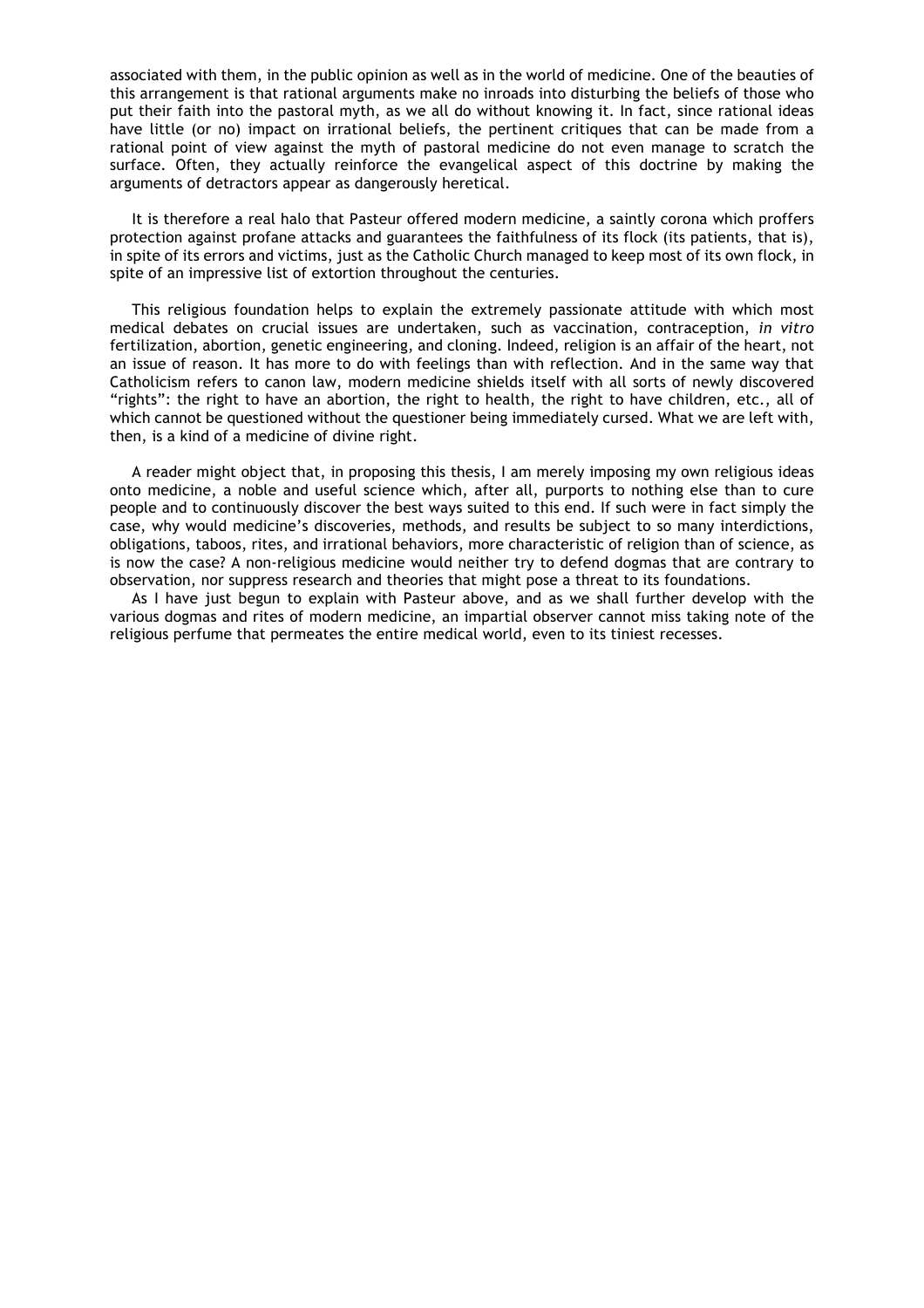#### **Chapter 2**

#### **The Transposition of the Ideas and Practices of Christianity into Medical Terms**

As Pasteur was promoted to the rank of the new savior of humanity, and society became progressively more secularized, the transposition of the Christian myth developed methodically, affecting not only theories and practices (the dogmas and rites of the new religion), but also the research. As I said before, but the metaphor is worth repeating, just as a magnetic field organizes the landscape of iron filings scattered on a sheet of paper, making visible the otherwise hidden forces that connect the two poles, there exists a "religious field" which structures and organizes the development of modern medicine, without anyone knowing it<sup>5</sup>. Invisible and impalpable, this religious field is made up of all the beliefs, myths, and values transported by the Christian religion, in particular the Catholic religion. In other words, the secularization of society has only been accomplished on the surface: We have removed the "filings," the religious forms, but we haven't changed the train of thought that guides them. The unacknowledged religious "force field" continues to exert the same influence as before, only in new forms. That is why behind the structural differences that exist between the world of medicine and traditional Christianity, we find ultimately the same fundamental concepts, the same kind of relationships and behaviors among their various members, the same fears, hopes and expectations.

#### *Original Sin / Man's Natural Weakness*

According to traditional Christianity, man is born with the weight of original sin already upon him. Therefore, from the moment of his birth, he requires the aid and protection of the Church, without which he is lost. In this way, man arrives on earth with a major handicap that causes him to be dependent on the clerical institution for his salvation.

Similarly, in the Pasteurian conception which modern medicine has adopted, we are born with a natural weakness that leaves us vulnerable to all kinds of illnesses, viruses, and microbes. These malign forces will almost certainly kill us, should we reject the protection offered by medicine. Therefore, from the first days of our life, we are put under medical supervision and our dependence thereon most often will simply grow and reinforce itself, with each new illness, for the duration of our life.

According to religion, earth is in the hands of the Devil (*"All of this belongs to me,"* Satan says to Jesus). In the medical cosmology, the earth now belongs to the viruses and bacteria. As formerly the Church was the only guarantor of our salvation, so now medicine will henceforth be the guarantor of our physical health. The Church alienated man from his spirit and his soul; now medicine has alienated us from our own body. In both cases, man's abdication of responsibility and his dependence on an outside authority are obvious. He is perpetually a weak and fragile child. Evil being an exterior force, the solution to that evil is equally exterior. Evil continues to be present everywhere outside him; solutions must still come from without.

One can argue that medicine can take the credit for beating back certain epidemics, for lengthening the average life span, etc. But the reality has more shades of gray than the black and white image the medical establishment presents. The longer average life span is above all tied to the development of better hygiene practices. It has long been known that pandemics follow a fixed pattern of an ascendant curve, which reaches its apex and then spontaneously falls. Medical intervention (chiefly in the form of vaccines) has usually been applied at the point when the curves had already begun their descent, for instance for tetanus or tuberculosis. More significantly, various populations that have retained the knowledge of how to live a naturally healthful life (breast-feeding infants as soon as possible after birth to ensure consumption of colostrum; a carefully protected and nurtured mother-infant bond; maintenance of healthful habits and diet, etc.) are known to enjoy very good health, without needing to make use of the medical arsenal which most of us are all too familiar with. For the more seriously one considers it, the more it seems that man's weakness is both

**EXELLLLLLLLLLLLLLLLLLLLLLLLLL**<br><sup>5</sup> It is worth noting that the notion of "field" is being used more and more currently in various sciences. For example, biologist Rupert Sheldrake speaks of "morphogenetic fields" to describe the development of specific behaviors in animal species, the way that schools of fish, flocks of birds, or for that matter, groups of humans, organize themselves. In chapter 4, I will further develop the concept of a "psychic field" made up of atavistic fears that man has carried with him since the dark dawn of his birth and which continues to influence the totality of his waking activities, beyond the reach of his ability to rationally explain it away.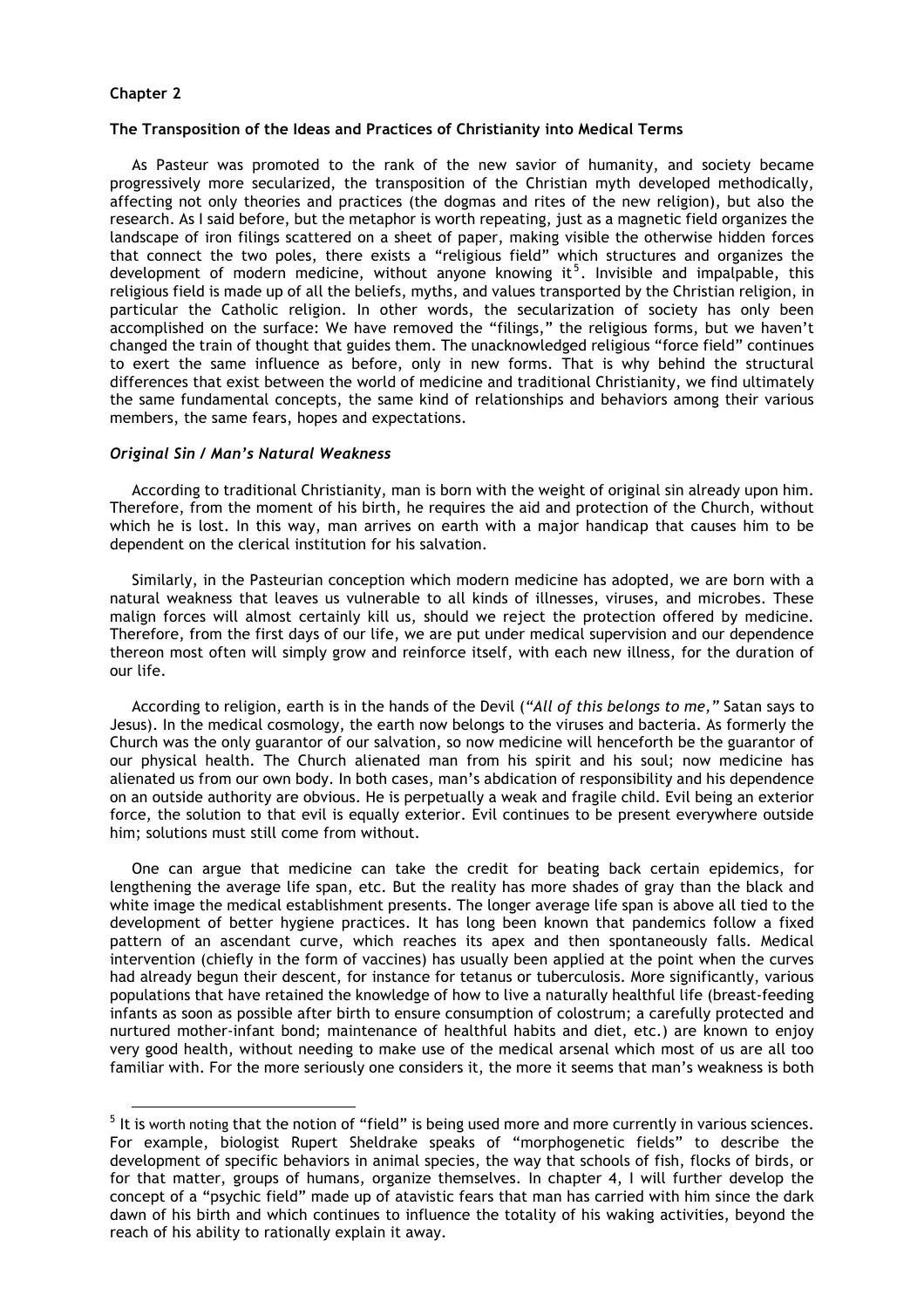acquired and maintained, so as to conform to the foundational myths of the Judeo-Christian civilization, rather than a "natural" deficiency which would make medical aid truly indispensable.

My objective in writing these lines, I repeat, is neither to put modern medicine on trial nor to deny its very real successes, for instance in the realm of reparative surgery which has been responsible for… dare I say it …*miracles*! If I seem to be questioning the convictions that many have regarding medicine, whether for lack of being better informed or for not having acquired some personal experience with regard to health, it is in order to make explicit the taboos that surround these convictions and in so doing, to call attention to the tacit prohibition of questioning them, the passions raised by virtue of their infringement, and therefore, the dogmatic character of these so-called "convictions" which precludes their rational, objective, and fact-based study.

The idea that man is by nature feeble, naked, and utterly dependent on outside medical assistance is thus a myth analogous to that of original sin. There is no secular reason to believe man to have been thrust into the world more naked or defenseless than other living species which nature has generously equipped with the means to survive the various assaults of their environment. The greater part of man's illnesses and pathologies are the result of a way of life that is at odds with nature, characterized by a rejection of his instincts and the over-reliance on his mind, disconnected from his physical body.

Unfortunately, the effect of this powerful myth is to keep us in a state of infantilism and fear, atrophying our capacity to take charge of ourselves and our health. As long as we believe in the unfounded myth of our own helplessness (which, like all *credos*, remains true as long as the believer maintains faith), we will perpetuate the abdication of personal responsibility for our own health to various "experts," and we will remain ignorant of our own astonishing ability to learn to heal ourselves. All the same, there are many who even today are beginning to look beyond the myth, to overcome their fears, and to develop their "internal healer." In doing so, they reorient themselves to re-taking control over their own health.

#### *Evil / Sickness; Good / Health: Everything Comes from the Outside*

The very notion of sin implies the existence of good and evil, a concept symbolized in the Christian religion by the Tree from which man, to his enduring misfortune, ate the forbidden fruit. Whether represented by a serpent in the Garden of Eden, by Satan testing Job's faith, or by the Devil tempting Jesus three times in the desert, evil is always represented as being exterior to man. In addition, it seems to be omnipresent, while the earth is the domain of perdition, dedicated to Evil's great enterprise. Temptation is everywhere, with the possibilities for error being manifold, while the chances of staying on the correct path and living a virtuous life seem few.

For medicine, illnesses — viruses, microbes, bacteria — are also omnipresent. They threaten man from all sides, and his chances of preserving his health in the midst of them seem quite weak. I said in the preceding chapter that Pasteur postulated that the human organism is pure, purged from any defilement (this is the wrong dogma of the asepsis of the human body), which means that sickness can only come from outside the body. Although we now know this idea to be utterly false  $-$  the human body is in fact replete with a large number of micro-organisms, which only become pathogenic when the underlying host environment is out of balance — this notion of the virgin purity of the human body remains printed in the subconscious mind of a majority of people. In fact, this preoccupation with cleanliness has pushed the research and practice of hygiene to an almost paranoiac level in some Western cultures. This can be seen most clearly in the United States, where it has become impossible to distinguish some cafeterias from hospitals, as the personnel of each are required to wear white coats, gloves, masks, and hair-nets. It can also be observed in the case of several celebrities who can afford the "luxury" of living in an atmosphere that is almost totally sterilized. Life, need we restate the obvious, is not sterile: On the contrary, its essential character is fertility. This quest for sterility, motivated by the desire for purity, hygiene, and health, is, in the final analysis, a *morbid* desire. Far from promoting a higher quality of life, or even life itself, this quest ends up endangering life by making individuals fragile, as they are more and more cut off from their natural environment, being only able to prosper in an artificial, aseptic, and de-vitalized environment.

The desire to genetically manipulate flora and fauna (the human species not excepted), in order to control the environment in which we evolve so that we can rid ourselves of all malignant or pathological elements, is the ultimate consequence of the erroneous belief in a bio-environment infested with evil and sickness, in which we cannot survive without wresting victory from our adversaries in a contest that takes no prisoners. Disconnected from nature and from life, locked in our mind and in the artificial material world that we have built for ourselves, we regard our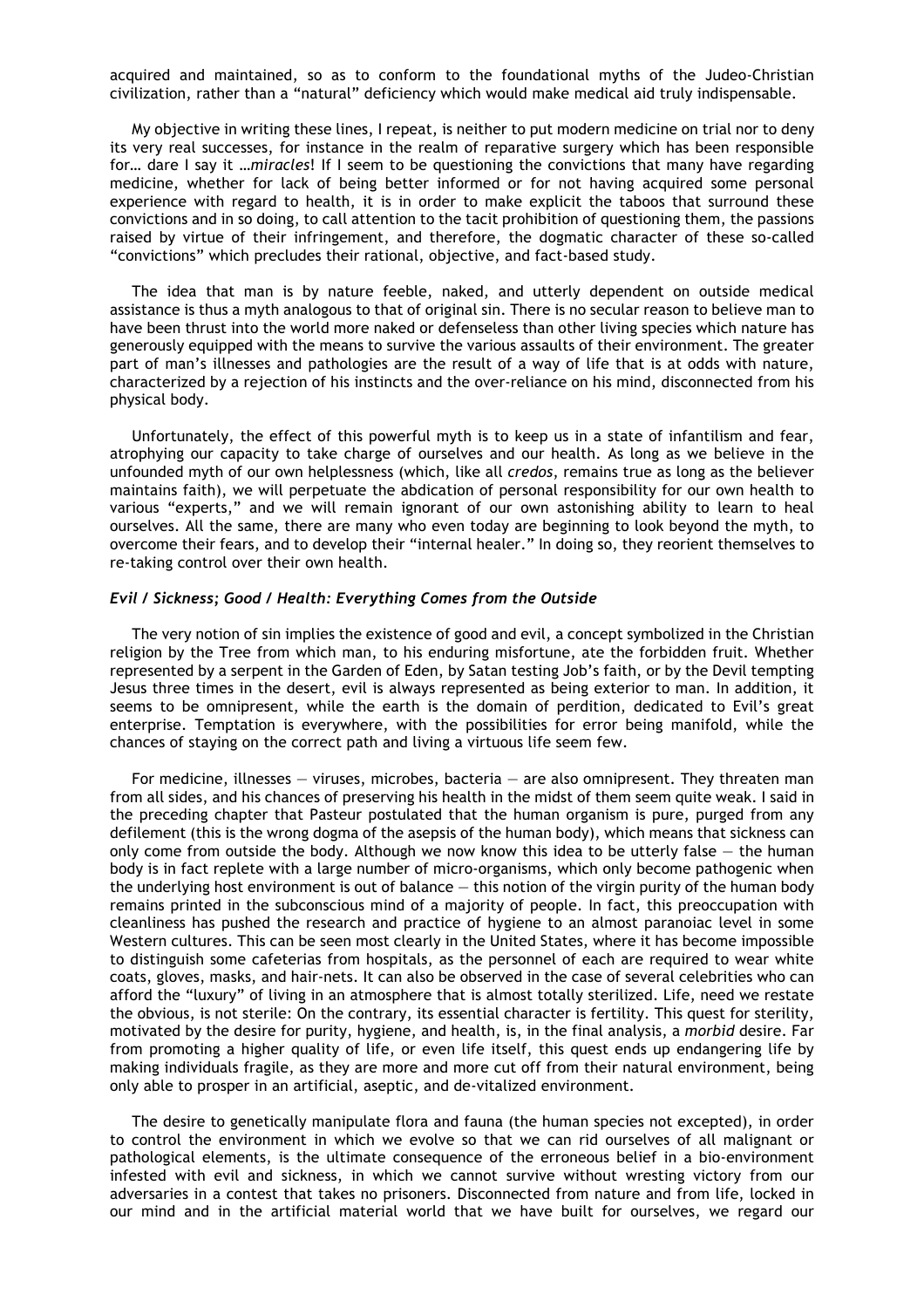surroundings as hostile and try to protect ourselves from them, even if that means destroying the environment or reshaping it according to our own will.

An analogous dichotomy leads us to cut ourselves off from our shadow-side<sup>6</sup>, by projecting evil outside ourselves, and to dissociate ourselves from our own physiological inner environment by projecting the origins and causes of our illnesses onto the outside world. In doing so, we deprive ourselves of the ability to learn how to understand and integrate the various parts of our own psyche, which is an indispensable first step for us to be able to live in harmony with ourselves as well as with others. We also deprive ourselves of the ability to take charge of our own health by learning and applying the rules of a healthy life — nutrition, breathing, detoxification, etc. Because we neither understand nor acknowledge our role in maintaining (and even creating) evil and disease, our efforts in fighting them not only fail, but actually yield the opposite result: We keep strengthening what we are trying to destroy.

Having exteriorized evil and sickness, Judeo-Christian culture does the same with their opposites; thus goodness and health must also have their origins outside human agency. Without the aid of a God/Savior, a priest/doctor, hosts/pills, etc., we are condemned. Left to ourselves, we are weak and fragile, continually at the mercy of temptation, aggressed by our environment, against which we can do nothing by ourselves.

In the religious conception as well as in the medical one, man appears as a child, terrified by the subversive threat of the Devil or by mutinous armies of microbes, and nearly equally frightened by a God hidden in the clouds, whom he must implore for mercy and whose rules he must follow, be they clerical or medical, so that he may stay in the graces of His representatives on earth.

Even so, as I am writing these lines, there are groups of people who are taking charge of themselves and their health. Their maturity is such that they are blazing a trail toward autonomy, taking personal responsibility for their own health, confronting their fears, and integrating the scattered fragments of their psyche, be these fragments simply repressed or projected onto the outside.

In this vision of health, the idea of the exterior origin of disease is replaced by the notion of a holistic "medicine of terrain"<sup>7</sup>; pathology is said to be the consequence of imbalance. Thus each individual is empowered: His way of life allows or prevents the development of illness. The external environment may serve as a stimulus to catalyze the appearance of the pathology, but it is not considered to be its original cause.

A similar evolution has taken place in the religious and spiritual understanding of evil. More and more books are written and seminars held explaining the nature (and, for some people, even the existence) of our shadow: how we can learn to accept it, integrate it, and work with it. In this way, evil is no longer seen as simply a foreign thing whose existence is independent of us. It is more and more understood as the result of an internal imbalance or, more precisely, a division (*diabolein*, in Greek, which gave *diable* (the Devil); in French, means *to divide*). In reality, the evil that we project outside ourselves, onto scapegoats, is a part of us from which we have dissociated ourselves, a part which we don't want to look at and thus becomes all the more harmful.

Thus, a new vision is supplanting the dichotomous system of good/bad, health/sickness, interior/exterior that has prevailed for centuries of Western civilization. This new vision is a unified — but not uniform — one, in which individuals are no longer isolated, cut off from everyone and everything else, but taking an active role in their health, their salvation, and their very lives.

#### *Baptism / Vaccination*

 <sup>6</sup> It was C. G. Jung who labeled the word "shadow" to describe the dark side inherent in everyone's psyche.<br><sup>7</sup> The Er

The French idea of *"médecine de terrain,"* literally "ground medicine," a fundamental concept in natural medicine, is derived from agriculture. A good farmer, just by looking at what sort of plants grow spontaneously in a field, may know what minerals and natural chemicals, including trace-elements, are present or missing in the ground. Similarly, in "ground medicine" it is considered that a given pathology, or a given microbe or virus, may only develop or appear in a "ground"  $-$  our inner physiological environment — that presents a specific imbalance. "The virus is nothing, the ground is everything," were the last words of famous physician Claude Bernard on his death bed.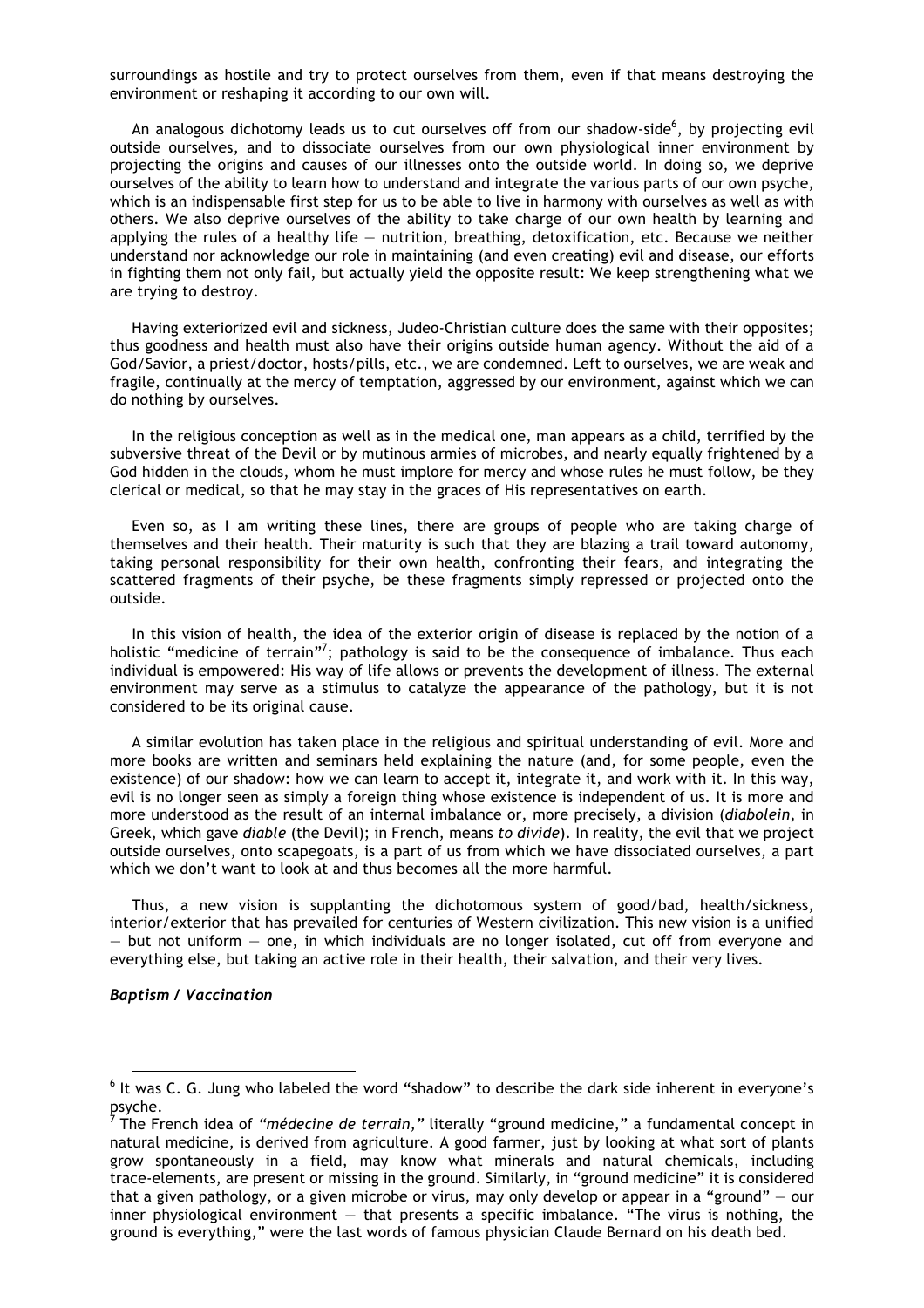Given the omnipresence of evil and of original sin in traditional Christianity, baptism holds a primary place: It is the ritual that ensures divine protection, the remission of sins, and seals the entry of the sinner in the bosom of the Church. Anyone who is not baptized is lost, condemned to hell, or at least to limbo in Roman Catholicism. This is why baptism usually takes place only days after birth. So strong was this conviction regarding baptism that, in an era not very far removed from our own, there were known cases of priests inserting a crucifix into the vagina of a pregnant woman, so that an unborn child whose life was in danger would be baptized *in utero*.

In an analogous fashion, vaccination is the central ritualistic act by which children, in modern times, are assured of the good graces of the Medical Church, and of its protection against illnesses. According to the catechism of this faith, anyone who is not vaccinated is exposed to all manners of dangers, to the extent that vaccination is now compulsory in many countries. Parents who attempt to refuse to have their children subjected to the injections can be prosecuted as criminals. The characteristic marks of the first vaccination, which remain with the children long into their adult lives, function as a kind of protective seal attesting their medical affiliation. Looked at objectively, from an anthropological point of view, this scarring of each member of the population does not seem very far different from the ritualistic tattooing of people in primitive tribal cultures.

We should also note that vaccination is one of the rare medical procedures which takes place on a massive scale, in a highly impersonal manner, often in schools — this underscores its character as a collective ritual.

In the time of the Crusades, a priest would bless entire armies before they went off to fight the infidels. Similarly, American soldiers fighting in the Gulf War received their vaccination cocktails before going off to fight the "Devil Saddam."

Fear plays an important role in both the baptism and the vaccination rituals:

- fear of being condemned to hell, fear of being rejected (excommunicated) by the Church, fear of not being saved;

- and similarly, fear of falling ill, fear of not being cured, fear of being written off as a hopeless case by the medical establishment, and fear of being excluded from welfare benefits (as is the case in France, for people refusing vaccines).

In both cases the individual is convinced that there is nothing he can do himself to ensure his own salvation or health. His only recourse is to put his fate in the hands of another, and in doing so, garner the protection of the society.

Of course, not only are vaccinations not a panacea, nor do they provide absolute protection against illnesses, nor even are they the only way people can protect themselves against disease. In reality, vaccinations themselves present many dangers that have been noted in various books and specialized magazines, and which are just now beginning to see the light, after years of suppression imposed by medical authorities. Many strands of thought from natural medicine (homeopathy being one example) suspect vaccinations, especially as they are begun so early in life, to be responsible for provoking perturbations in people's immune systems, significant enough to make them more vulnerable to disease later on in life.

Again, my goal here is not to write a polemic on the dangers of vaccinations. I am merely trying to bring into focus the religious dynamic which characterizes their use, whether or not they are effective, because they are administered in a systematic manner that has become effectively mandatory. As always happens when religious fervor interferes with objective science, this dynamic has obviously prevented an impartial study of the undesirable effects of vaccination. Thus, opinions and studies questioning the ubiquitous use of vaccines, while undertaken by respected and numerous physicians, are repressed by the mainstream media and can only be found in rare books and specialized magazines.

In France, particularly, vaccination is not an option, a procedure among others that a patient can accept or reject as he sees fit. It is a *dogma*, which, if questioned even in a purely theoretical manner, arouses such intense fear and such violent negative reactions that it is, in effect, impossible to broach the subject or to have a serious and reasonably argued conversation about it.

These reactions are totally understandable when one keeps in mind that the belief in vaccines functions unconsciously as a security blanket  $-$  though the security it affords is a false one  $-$  for a population kept in a childish mind-set by the fear of becoming sick. Religious experts know that it is absurd to destroy an idol when those who believe in it have not evolved to the point that their faith has transcended their need for it. Similarly, as long as vaccination is invested with a religious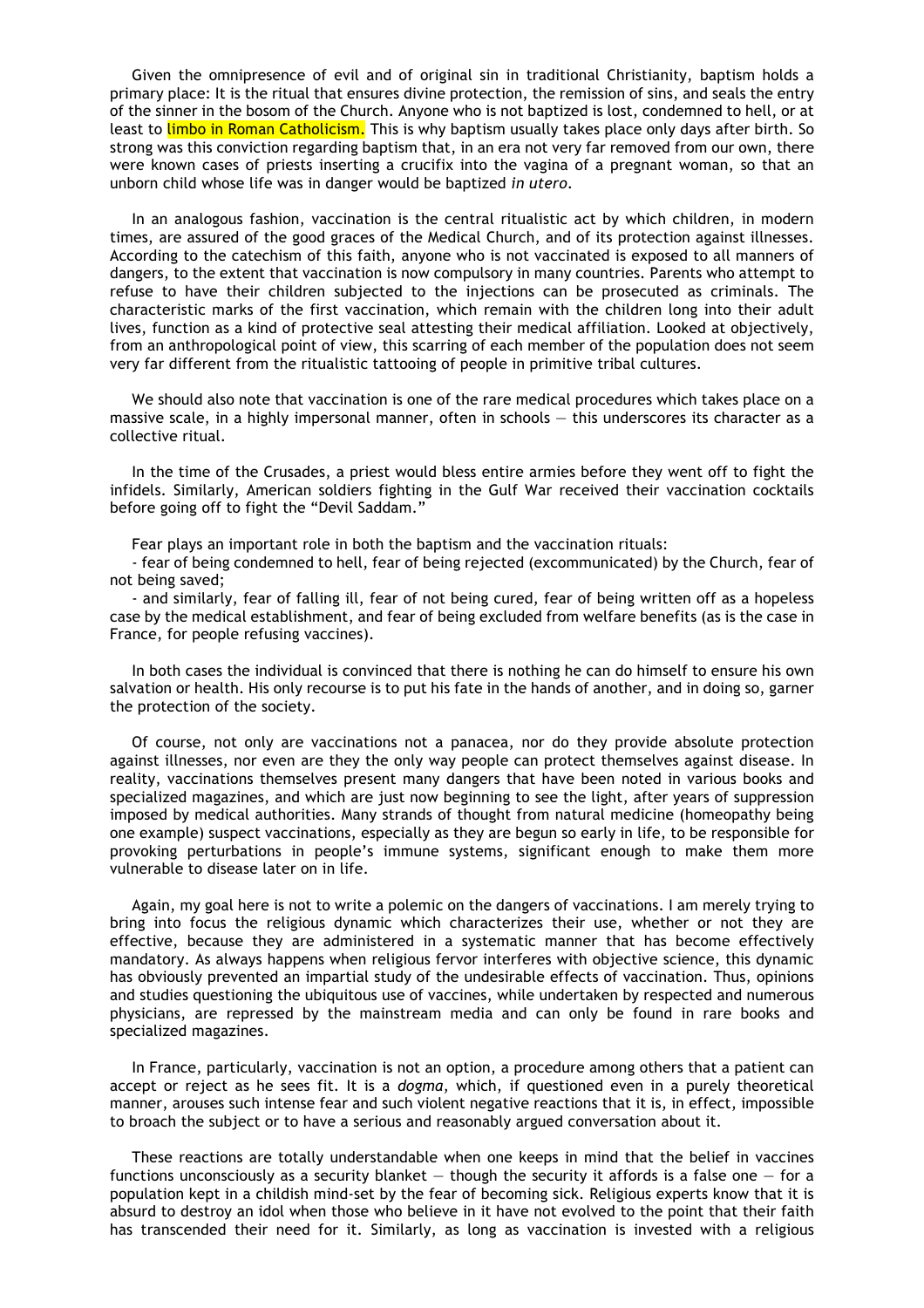character, the idea of questioning it will come up against the strongest opposition, no matter how solid the medical evidence amassed against it might be. For this reason, as well as to avoid imposing on others behaviors for which they are not ready, it is indispensable to start by awakening a greater awareness of the unconscious dynamics under which we still labor. When a person faces his fears head-on and begins to become psychically mature, his health and his life will ineluctably begin to transform accordingly.

Another revealing point is the parallels that can be seen between the huge vaccination campaigns undertaken by the World Health Organization (WHO) and the equally massive evangelization crusades carried out by the Catholic Church all over the world. Both kinds of campaigns are motivated by the same depth of faith, the same desire to do good and, no doubt, the same wish to protect pure populations from the contagion that others might well be the carriers of, whether this contamination be in the form of false beliefs or noxious viruses. The gods of other religions were considered "false," "primitive," "pagan," and thus incapable of conferring protection and salvation on those who revered them. Similarly, the medical knowledge of other countries and peoples is often dismissed as "superstition" or "old wives' tales" etc. It is only very recently that the medical establishment has begun (often out of sheer economic interest) to grant validity to some of the various types of "ethnic" or "non-traditional" medicines, many of which have already been duly plundered, while their patents have been awarded to multinational corporations.

#### *The Priest / The Doctor*

It is here that the parallels are most clear. Beyond the most superficial aspects of the resemblance (the cassock/the white coat; the impersonal titles of Father/Doctor), it is above all in the relationship between the priest-parishioner/doctor-patient that a remarkable similitude is displayed.

The priest is the indispensable intermediary between the ordinary man and the divine. Similarly, the doctor is the intermediary between the patient and the secret practices of medical science. Both priests and doctors have long used Latin as their private language in order to limit access of the laity to their knowledge. They both compel a strong respect and so impose a certain fear, because they hold a kind of a power over others: power to judge a man's soul in one case, or to diagnose his body in the other; power to prescribe penance or treatments; authority to absolve or to heal; right to issue life/death sentences.

As always when a power structure exists, the relationship is based on dependence and fear. The believer, like the patient, is kept in a childish position toward the paternal priest or doctor. Let us also observe the custom, as incongruous as it is revealing, of using the title "Father" in the Catholic Church in addressing a member of the clergy, particularly given that they are celibate. Indeed, the doctor of today, just as the priest of old, has no wish for his patients/members of his flock to free themselves from the need of his tutelage: He heals them, but he does not educate them in the ways of healing. He does not teach them the foundations of a healthy life.

There is also an element of *inaccessibility* in the knowledge that both the priest and the doctor possess, each of which has the semblance of pertaining to another world. The layman is not allowed to discuss or argue; he can but obey. Address a doctor as "Mr.," discuss your case with him as you might your car with your mechanic, express your feelings or  $-$  worse yet  $-$  your doubts, and note the reactions that such an attitude will provoke in him: You will be considered a miscreant [literally: a non-believer]. If you go so far as to suggest the use of non-conventional therapies, you will be branded a heretic. But, in fact, the doctor's aura is still such that very few people would ever dare to even think of adopting such a questioning attitude with regard to the ever-authoritative doctor.

The dissemination of medical knowledge, the multiplicity of books and review journals on health and the various forms of medical knowledge in the past few decades have contributed to the somewhat changed relationship between doctor and patient that is now observable in varying degrees. There is also a movement to restore a sense of connection between soul and body that is becoming more pronounced. On the other hand, the appearance of new technologies (cloning, genetic engineering, etc.) is no doubt counterbalancing this evolution. It will make more of the population believe that only very advanced and expensive technological remedies will be able to guarantee the collective health — techniques that are, by their very construction, inaccessible to the laity, who can only hand over the responsibility for their use to the "experts."

To put such astronomical sums of money into the design of this high-tech equipment, rather than spend these amounts for health education and effective prevention of disease, suggests that the true aim of the health lobby is more the mastery of life than to foster people's ability to take charge of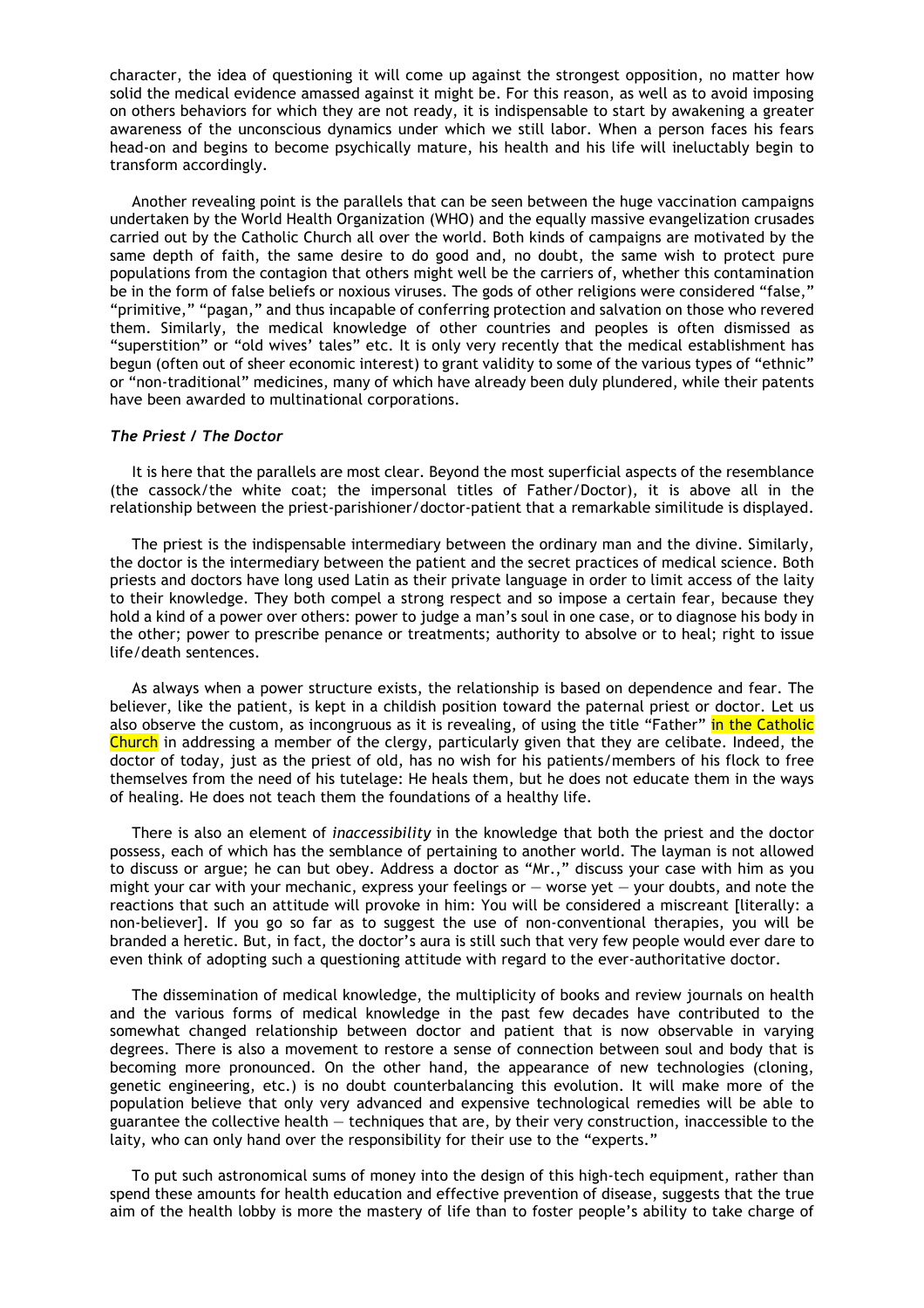their health. I will discuss the possible reasons why this should be so in the chapter entitled "Medicine Messianic and Faustian."

#### *The Church and Its Vows / The Medical Association and the Hippocratic Oath*

It is also interesting to note the parallels that exist between the Roman Catholic Church and the medical association<sup>8</sup>. These two structures are alike not only in that they are both strongly hierarchical and greatly lack transparency, but also in that they both have their own courts and justice. From heresy to excommunication, to the suspension of priests, and of course — more crudely — from the Crusades to burnings at the stake, the Church has for centuries relied upon its own judicial and punitive mechanisms, whether the malefactor was a pagan, a heretic, a faithful parishioner, or one of their own clerks. In the same way, the medical association — which in France, for instance, still bears the name of "Order of Physicians," which sounds as a medieval religious denomination  $-$  is well known for the fervor with which it still pursues "heresy" in its ranks, under the new name of "charlatanism."

The vows that a priest intones, like the Hippocratic Oath that a physician pronounces, confer a sacred duty to the accepted calling. In light of the vast wealth of the Church, and of the numerous iatrogenic diseases caused by the huge numbers of new drugs each year, we should wonder whether that is compatible with the vow of poverty expected of Christ's servants and the principle *primum*  n*on nocere<sup>9</sup>* supposed to guide physicians.

State within the State, the Church has long been very close to the centers of political power over which – in France at least, up until the reign of Napoleon – it has always exercised a considerable influence for motives that had little to do with religion, as everyone knows. The Church did not gain its considerable fortunes by making a collection after mass, nor has it contributed particularly to alleviating misery in the world. Since Pasteur, who, remember, was a personal friend of the Emperor, medicine has largely taken the place of the Church, at the right hand, if you will, of the State, as a result of the secularization of society. It is impossible for any thinking person in France to be ignorant of the politico-medical influence of the Pasteur-Mérieux Institute, any more than he could be unaware of the huge sums transiting through the medico-pharmaceutical industry.

The structures have changed, but the fundamental dynamics have not; the goals of the game are still power, control over the population, and financial gain.

A quick reminder: As I made clear in the introduction, I do not believe that the people who function in these ways, be they in the Church or in the field of medicine, do so out of an intentional desire to harm or because they are particularly power-hungry (allowing that some people may in fact be that way). Rather, I believe that most of society is still under the influence of primitive fears and superstitions which surreptitiously influence many areas of human endeavor. Authorities in these areas are just as affected by these fears as those they exercise power over. Indeed, a person who is free from fear is usually free as well from the need to exercise power over his fellow human. Dominant or dominated, both are playing the same game, whose rules are dictated by power and fear.

#### *Heresy / Charlatanism*

To the injunction "Outside the Catholic Church there is no salvation!" corresponds, ever since Pasteur, the equivalent motto: "Outside modern medicine, there is no health!" The Church of Rome saw in Jesus the unique Son of God. As a consequence of that belief, it considered itself the only way to salvation for all mankind, regardless of all other religions, which were considered primitive, pagan, or heretical. Today, in the same manner, Pasteurian medicine considers itself as alone able to bring health to men, like the only rational truth. Any efficacy due to any other form of medicine is denigrated as the result of the credulity of the patient, of charlatanism, of the placebo effect, etc.<sup>10</sup>

Heresy, then, like charlatanism, consists not in putting the salvation or health of another in peril, in most cases, but in daring to look for it by other means, whether it be through different prayers or other medicines than those officially allowed. Little matters that these other prayers or medicines

**ENE CONCO CONCO CONCO CONCO CONCO CONCO CONCO CONCO CONCO CONCO CONCO CONCO CONCO CONCO CONCO CONCO CONCO CONC**<br><sup>8</sup> The author's observations are based on the French Medical Association called "L'Ordre des Médecins" (Translator's note).

<sup>&</sup>lt;sup>9</sup> "First, do no harm."

 $10$  In recent years there has been a surge of interest in ethnic or traditional medicine, but in general the tendency has continued.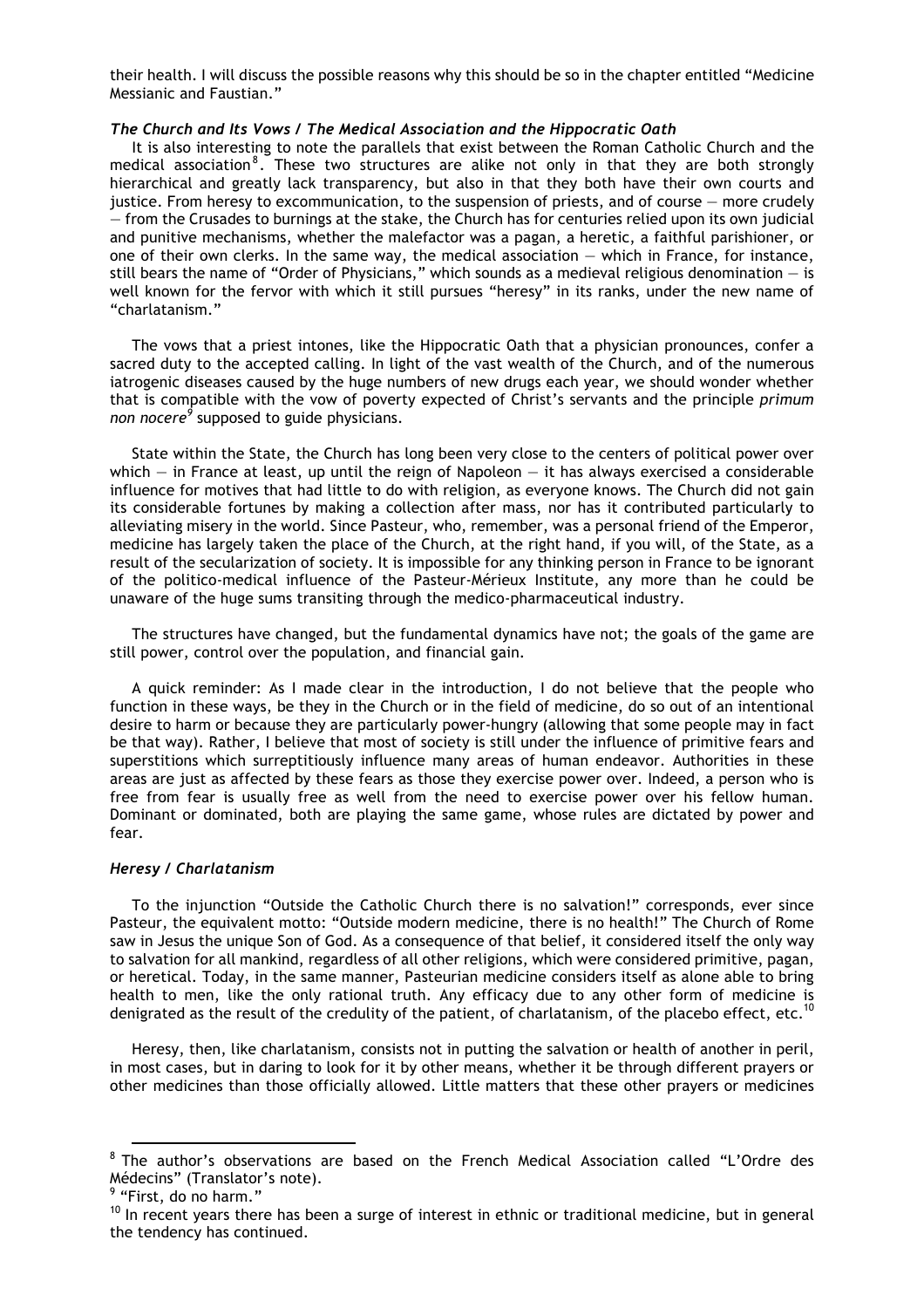might be more efficacious or even more appropriate to a particular culture or to the aspirations and desires of the people using them.

Having said that, it must be admitted that there do exist real charlatans, crooks, and swindlers in medicine — as there are in any other field. Of that there is no doubt. But it is equally doubtless that numerous therapies are not officially recognized, while their effectiveness is attested to by competent authorities, and therefore are subject to mistrust and questioning that borders on the Inquisition. To the single-minded mainstream thinking corresponds a single-minded medicine that tolerates no dissent. True, doctors who dissent from the orthodoxy are not burned at the stake, nowadays. They are, however, often "burned" or even snuffed out quite effectively: Defamation, fines, jail sentences, loss of freedom to practice or loss of funding (which is often the same thing) are just some of the consequences of heterodoxy that are easy to come by and very hard to break free from.

That many so-called "rationally made" medical decisions are in fact quite arbitrary is clear from the fact that the very same therapies might be forbidden in one country, tolerated in another, and paid for by the Social Security or private health-care providers in a third! For instance, some compulsory vaccines in France are forbidden in Nordic countries and optional in Switzerland. Some complementary therapies that are becoming more mainstream, like acupuncture, osteopathy, and chiropractic, are recognized and paid for by official entities in several countries, while they are still utterly ridiculed and condemned in others. Considerations such as these fairly compel us to question modern medicine's demand that it be considered a science, since the laws of physics and chemistry, as a comparison, are the same in all latitudes and do not vary with cultures.

Furthermore, a truly objective scientific mind-set would require those who doubt the efficacy of alternative therapies to set up controlled experiments to study their effects and compare them with standard therapies, without having decided *a priori* against the former, merely on the basis of their not being in conformity with the medical dogma presently believed in.

Therein lies another point that underlines the religious dynamic that influences medicine in all its aspects, notwithstanding the scientific aspect in which it strives to clothe itself. Neither physics nor chemistry has the need for "Orders" or religious-like associations to defend those who practice those sciences, neither are they required to take vows or utter oaths. Their experiments and results are freely discussed, without causing fanatical reactions.

In closing this section, I will note that one of the prime motivations of those who fostered the current amalgam between natural medicines and religious cults is to allow the medical powers to demonize the practitioners of alternative medicines, often without regard to even their basic civil rights. Nothing could better illustrate the persistence of the same old religious phobias under the most modern of medical garb.

#### *Salvation and Life Everlasting / Health and Physical Immortality*

Here we have reached the foundation stone of both Christianity and medicine, that is to say, the question of death. Most human religions, if not all, are answers to the problem of death, which for the most part, haunts all *mortals*(!). If you remove the fear of death, you supplant the essential need for belief, no matter what form this belief itself may take. The promise of a higher realm, or of a life after this one, and not only that, but the hope of a much better life, a real paradise, with no illness or misery, and with just compensation for all the injustices of this world — that is the bread and butter of the Christian faith. Not coincidentally, it is also the promise that ecclesiastical authorities in every age have used to control all aspects of the lives of individuals or even of entire populations, and to justify interfering in their private (and sexual) lives, as with the Inquisition and the Crusades.

The Church gave its followers the hope of salvation and eternal life, the faith in a paradise-to-come that would vindicate the faithful for all the wrongs that attend this "vale of tears" — but only for those who follow its commands. This reward is so valuable that whatever sacrifices the Church asked in return for the guarantee of it could not possibly be too costly. After all, what is a human life compared to eternity?

Modern medicine, having substituted the worship of the body to that of the spirit, also cultivates in its followers a barely concealed ambition to conquer illness and death. Quite naturally, it has replaced the goal of spiritual salvation and its attendant hypothesis of an eternal life-after-death with a promise of perfect health by prescription, and the hope, if not for physical immortality *per se*, then at least for a life infinitely lengthened. The number of people queuing up already to have their bodies cryogenically frozen after they die bears witness to this. This delirious hope is kept alive by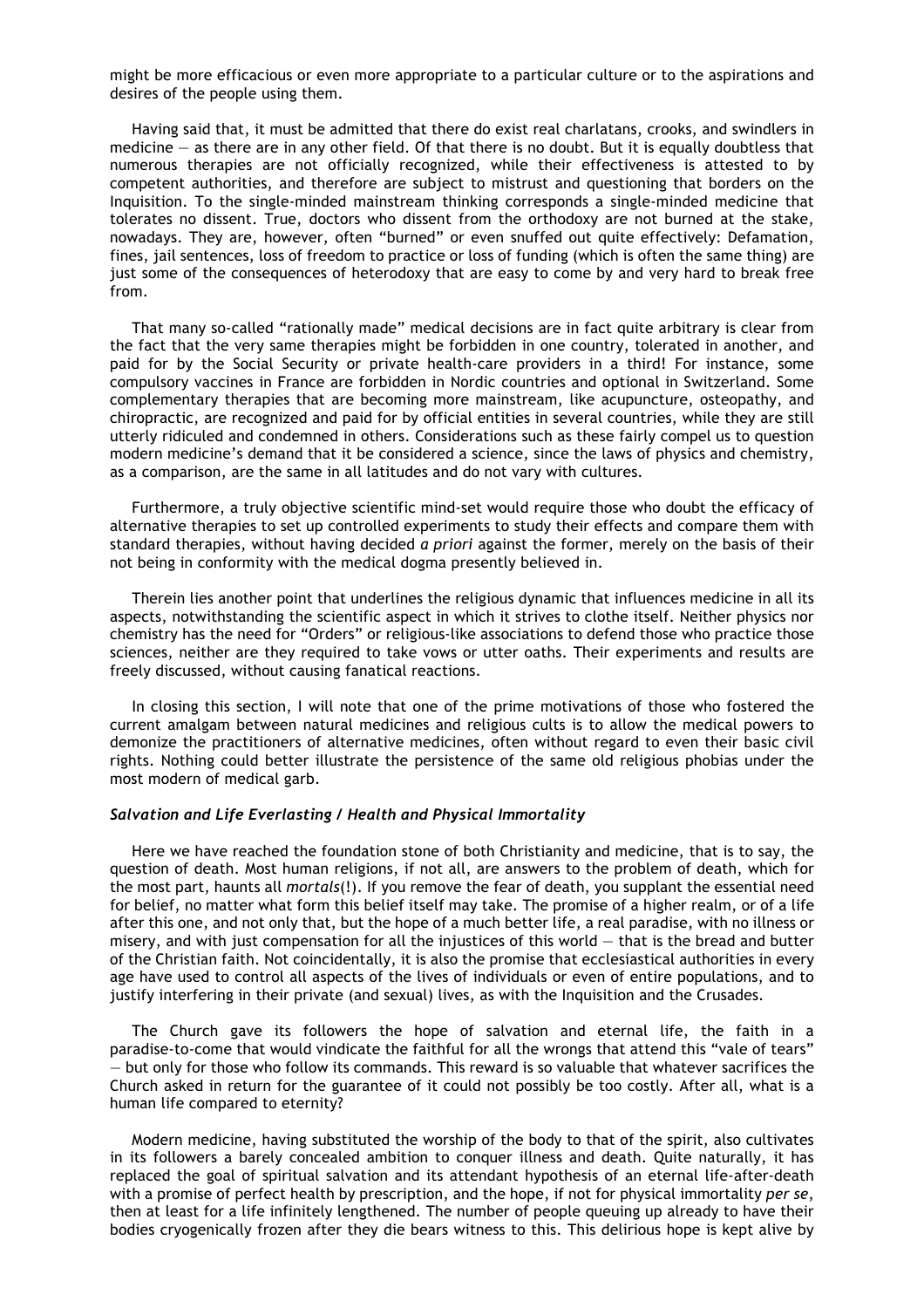some would-be imitators of Dr. Frankenstein, on the basis of the rather uncertain results of some experiments in various fields such as organ transplant and genetic engineering (cloning, storage of organs, etc.). The present lack of hindsight about these methods (they are too recent), leaves me very thoughtful as to the kind of hopes that many people have about them. Especially since behind the so-called "miraculous" results which the media enjoy hyping, unexpected and undesired secondary effects emerge sooner or later, as almost always happens when dealing with life and living beings.

But it doesn't matter. For many people, now, paradise is no longer in some unreachable Eden, it is almost at hand. Soon we will live eternally on earth, thanks to medical progress, surrounded with animal and vegetable species remade and corrected, or even created out of whole cloth in the laboratory by the human genius. God, if He ever did exist, barely managed a rough sketch of his Creation, but luckily we are here to set things right.

If heaven was worth so many sufferings and privations, it makes sense that a terrestrial paradise should also have its price: medical errors (the scope of which, given the means available to modern medicine, tend to be considerable, viz.: mad-cow disease, AIDS-contaminated blood transfusions, etc.), experimentation on animals and humans, and  $-$  if we also include biotechnology  $-$  the denaturing of animal and vegetable species themselves.

In my opinion, moreover, the way in which medicine manages to excuse its errors — and even to coach society into tolerating its failures — best reveals its religious dimension and the protective aura that surrounds it. In no other area would we stand for a margin of error so large as is tolerated in regard to the medical sciences. In no other domain would we allow lines of research to continue that had proven, in the long term, to have such mixed results. Many vaccines, for example, are just now demonstrating their limits and dangers, dangers that were predicted by contemporaries of Pasteur. The overuse of antibiotics is causing strains of antibiotic-resistant bacteria. New illnesses proliferate. And the costs of health-care have risen to undreamed-of heights. It is true, of course, that for the most part these troublesome realities are veiled from public view by a communication embargo. However, it is likely that if the public were in fact informed of all these errors, the messianic dimension of modern medicine would probably sanctify them in their eyes.

The basic message that modern medical science is trying to get out to the faithful, by way of the various media, is manifold: They would have us believe that we are living longer and better, that the fight against cancer is progressing, that soon they will be able to control life itself and hold death at bay, even if data and statistics need to be twisted or made up to back up this *credo*. Like many religious beliefs, medical beliefs serve to protect us from our fear of death, rather than to teach us to learn to look it squarely in the face and accept it, an indispensable process if one actually wants to live a fully human life. Western medicine denies death, because for medicine, death is a *failure.* Instead, the medical community speaks of cloning, genetic engineering, organ transplants, etc. Even though some progress has been achieved in recent years, the subject of death remains largely taboo. The medical staff prolongs indefinitely the lives of people who live in vegetative states, thus artificially inflating the longevity statistics, statistics that take no account of the quality of life of those treated in such a manner. Death is not really vanquished; it is merely painted over, hidden, denied. And the religion of medicine is only made possible by the belief  $-$  sustained by the media  $$ that one day, medicine will get the better of death.

Thus the fear of death is the cement which binds the individual to the doctor as it previously bound him to the priest, in a primary relation of dependence.

#### *Sins, Confession, Repentance / Bad Health Habits, Consultation, Treatment*

Since the Church became an instrument of control of the masses, kept under its benevolent surveillance, its practices have aimed more at maintaining the faithful in this dependent relationship than at helping them find their way to their own interior liberation. The institution of the confession is an eloquent example of this. By demanding of the faithful that they confess their sins regularly, and by granting absolution in exchange for what need only be a superficial exercise in repentance (for example the repetition of some number of "Our Father's," — or worse but more significant for our purposes — the selling of indulgences), the Church clearly indicated that her aim was less the elevation of the souls of her flock than the supervision and control of their earthly lives (even to the extent of the most intimate of details), and the increase of its own financial gain. The sinner was thus encouraged to continue to live in his sinful state, to have as many bites at sin as he might want, since his salvation was anyway ensured by the local clergy, in exchange of a few prayers or some glittering cash.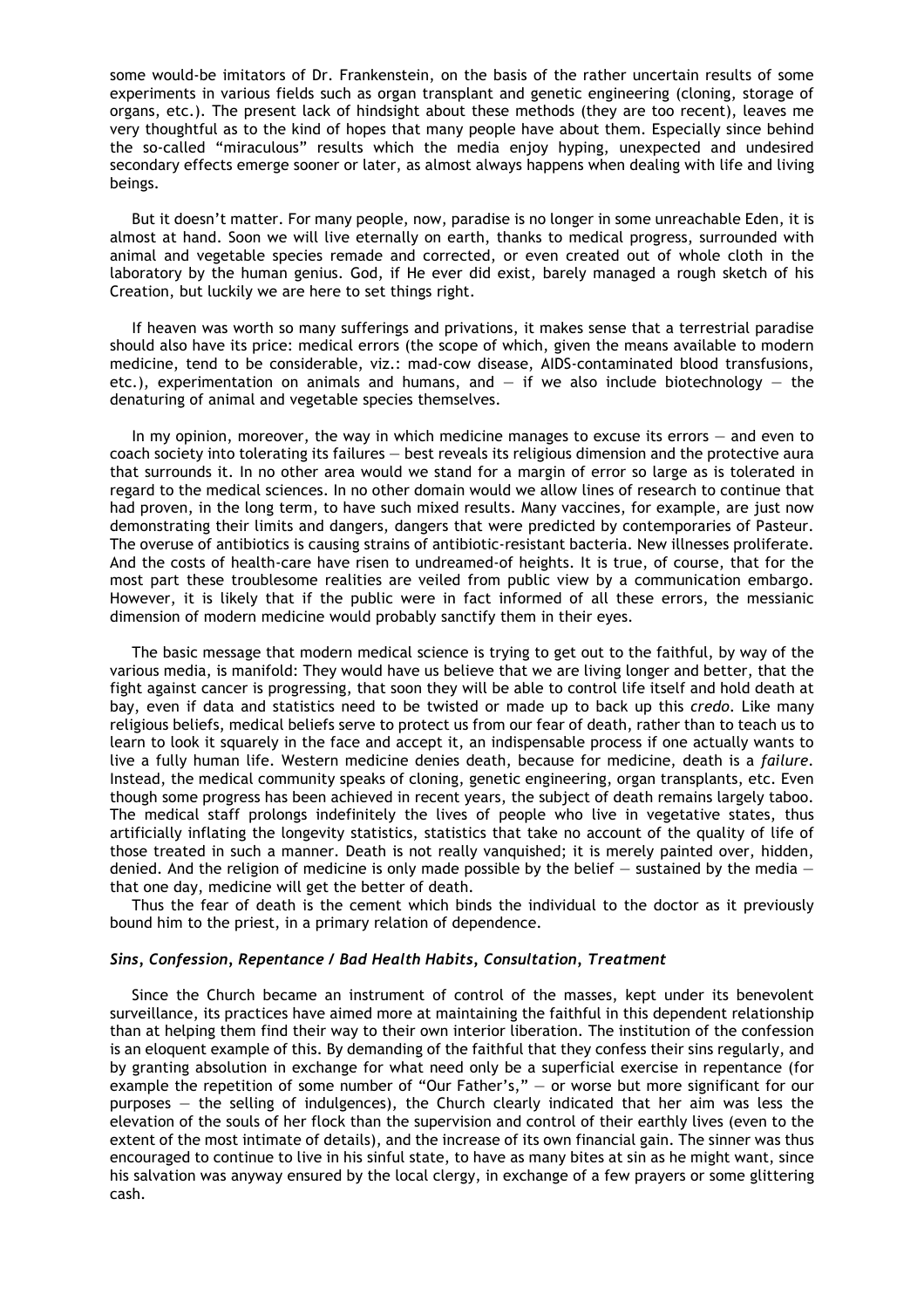The same relationship of co-dependence was then established between the doctor and his patient. Regular consultations take the place of confession. Their goal, like the latter, is not to give us the means to take charge of our own health (by teaching us, in the present case, the basics of prevention and of a healthy way of life, for example<sup>11</sup>). It is rather to make us dependent on an external authority — an authority just as dependent on the patients it rules over. Here, as in the world of the Catholic Church, we are encouraged to continue to live in a state of unconscious heedlessness, convinced that medicine will be there to fix whatever we might break, in exchange for some money, but mostly without any effort. "Slim down without effort"; "Look younger without work"; and "Be in perfect shape with no effort" — magazines are full of advertisements of this sort, which encourage irresponsibility and infantilism in each of us. The results are well-known: So-called "health"-care costs have become atmospheric, iatrogenic<sup>12</sup> and civilization diseases have multiplied, the quality of life for many has declined, new and unexplained pathologies have appeared, and new, undesirable side effects of known drugs are reported daily, etc. And with each new problem the medical establishment says that a new pill, a new technology, or a new "medical miracle," *this time* — no fail! — will arrange everything and finally make available to us all this good health that, oddly enough, seems to move just a bit further off every time we get close to it. …

I could methodically persevere in laying out each of the parallels between the Christian and the medical religions, notably the following:

| The Latin Mass          | Medical Jargon (previously also Latin) |
|-------------------------|----------------------------------------|
| The Host                | Pills, Tablets                         |
| The Cassock             | The White Coat                         |
| The Nuns                | The Nurses                             |
| Donations to the Church | Donations to Medical Research          |
| Etc.                    |                                        |

I think the examples presented in this chapter will do to illustrate my thesis. Readers for whom this approach seems reasonable will have no trouble in pursuing this comparison themselves, using other characteristics that the two institutions share.

 $11$  Not included in this group are homeopaths and naturopaths, for example, who make it a point to teach their patients how to take charge of their own health.

<sup>&</sup>lt;sup>12</sup> Caused by drugs.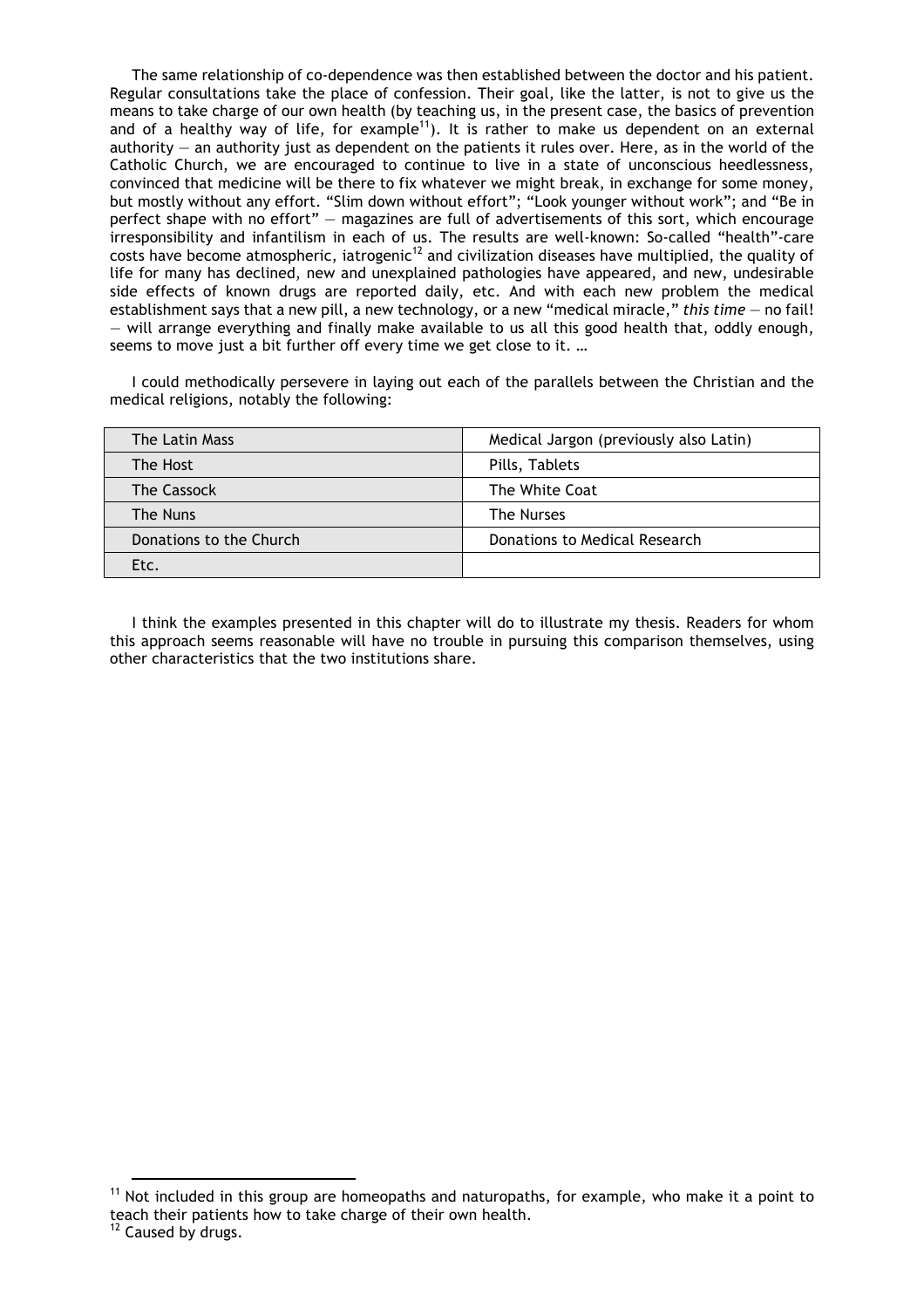### **Chapter 3**

#### **Medicine Messianic and Faustian**

Modern medicine has thus become the collective religion of modern times. It is a kind of a secular "meta-religion," one whose followers, who number in the hundreds of millions, are simultaneously members of various other religions. Medicine has in its deck  $-$  it's true  $-$  quite a powerful trump card: What the catechisms of most other religions guarantee for the after-life, modern medicine gives hope for in this very life. Heaven on earth is for tomorrow; by virtue of cloning, genetic engineering, and organ transplants, people will live indefinitely, sickness will be vanquished, and with it its handmaiden, suffering. Also gone will be chance, bad luck, and the unforeseen; it will be possible to choose the physical and psychological characteristics of our children before they are conceived, and we will be able to have them at any age that is convenient. Also, it will be possible to reshape our body as we want. And we will be surrounded by species of flora and fauna genetically modified to suit our needs (and duly patented, of course), while the original ones will be confined to special reserves if they're lucky… or museums if they're not. Welcome to the "Brave New World"!

Of course, the picture I've drawn is a caricature, and one could certainly argue that medicine has never (overtly, at least) promised a scene such as the one described above. That is true, but it is just as true that the desire for it is nonetheless present, and even tacitly encouraged. This is demonstrated, again, by the number of people being cryogenically frozen after their death, or perhaps more prosaically but bespeaking a larger cultural influence, by the number of sci-fi and futuristic films that reflect the aspirations of our generation. There are innumerable plots that depend on either the hero or his adversary awakening from a deep-freeze some ten or twenty years after he went in, to wreak havoc or to prevent the bad guys from taking over the world.

*"He who pretends to be an angel ends up behaving like a beast"* says a French proverb. And in a similar fashion, it seems that the Faustian myth is playing itself out under our very noses. For over a century, medicine and the life sciences have sold (or at least *lost*) their soul and been trying to become masters of life itself, while simultaneously denying any spiritual or sacred dimension to life. After all, what need is there for spirituality when the perspective of an indefinite physical life span seems so close, now? Not only has the doctor taken the place of the priest, he now wants to take that of the Creator Himself<sup>13</sup>, to acquire omnipotence over life and to mold it according to his whims.

According to Christian mythology, the archangel Lucifer ("he who brings light") fell from heaven because of his pride: He believed himself to be equal to the Creator. One can hardly fail to notice the resemblance between this symbolic story and what we are witnessing today. There seems to me to be quite a bit of pride in the idea that man, thanks to the sole light of science, will become absolute master of life, behaving as he does  $-$  that is to say, with no respect for life.<sup>14</sup> The parodies of ethical reflection which characterize public debates about essential topics such as infertility treatments, abortion, euthanasia, genetic engineering, etc., emphasize above all the moral disarray in which our culture finds itself. They also reveal how impossible it is for a civilization that denies all dimensions of existence but the material one  $-$  and which does not see the unity of all living things  $-$  to find anything upon which to anchor its drifting ethical vessel.

#### Let us open our eyes.

For a century now, the scientific and medical "miracles" of one day become the *mirages* of the next day; the deplorable state of health of mankind, as well as the poor ecological state of the planet, testify to that truth. Whether the issue is vaccines, antibiotics, or their equivalents in agriculture, we find day after day that a more serious reversal and worse problems than before follow each brief victory won against nature. New, more deadly forms of tuberculosis, cholera, malaria, etc. have made their appearances. Resistance to viruses and bacteria has increased, just as pests in

 $13$  My use of this term is to be understood as consistent with the parallels I have been describing in these pages; my use of it does not imply any particular position with regard to the existence of a Creator *per se*. As far as this study is concerned, the issue is not whether or not there exists a Creator in the biblical sense, but only the effects of that belief; a myth can have profound effects on members of society whether or not they believe in it.

<sup>&</sup>lt;sup>14</sup> I wish to make clear that I do not disapprove of the kind of ambition to gain knowledge and mastery which inspires research, any more than I reject genetic engineering or biotechnology; I only deplore *the spirit in which* these researches are carried out. Our intention is what makes a tool useful or dangerous.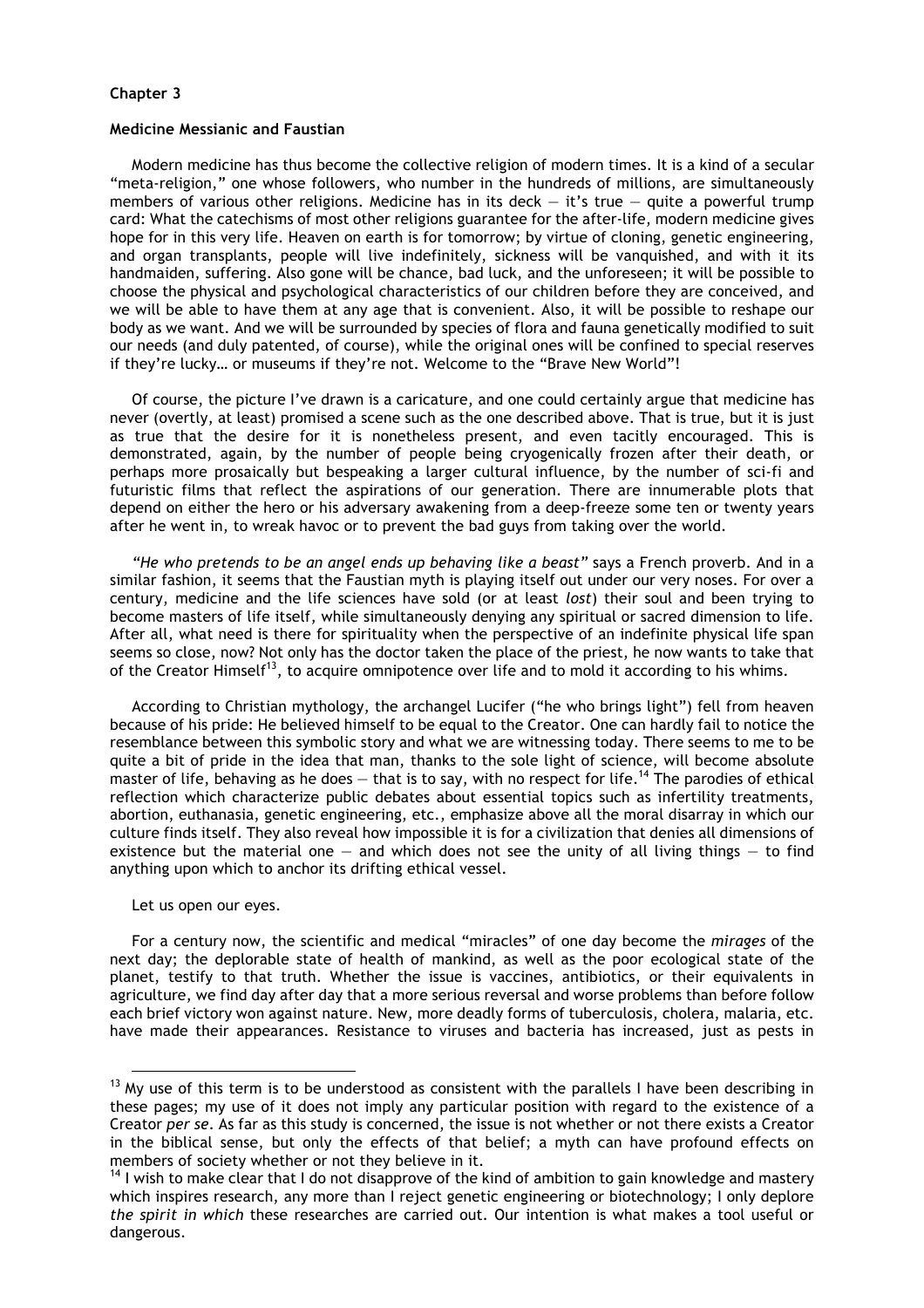agriculture gain resistance to each new product created to fight them. Should that surprise us, when working *against* Nature instead of *with* Her?

Following each bad surprise, after each new scandal, researchers prophesy that next time will be *the one* they've been after, the next discovery, the next remedy will give us the solution (the *ab*solution?). And when, in turn, that solution reveals its own weaknesses and side-effects — effects oftentimes worse than its short-lived benefits — researchers are already talking up the merits of the next miracle cure. …

This process is obvious nowadays. They now tell us that the next stage, the next miracle, will be genetic engineering. We are told that genetics will be the savior of us all, it will fix everything, put everything right, cure everything that the previous discoveries were unable to cure, as well as all the unfortunate maladies that are the regrettable consequences of the previous miracle remedies. … But we can be sure that this new mirage will disappear from view just as all the others have, since the fundamental spirit of the medical community has not changed one bit. And what ugly surprises will we discover as the beautiful mirage fades away?

Like an increasing number of people these days, I think that only personal responsibility at all levels (intellectual, medical, social, spiritual, etc.) can actually bring us what generations of prophets have made us hope from an exterior authority or redeemer, encouraging us to give over our responsibility and to alienate ourselves from our own resources, in his name. I am convinced that as long as medicine keeps its present mind-set, it will no more bring health to the world's population than two millennia of denatured Christianity have managed to bring peace and love to the world.

Rather than being unconsciously religious, and thus becoming the stage of expression of the obscure depths of human consciousness, medicine would highly benefit from consciously including a psychological or spiritual dimension in its practices. Obviously, this cannot be decided from the outside, in an academic or intellectual fashion. It can only be the result of an individual, interior process among the members of the medical profession. Many are already of that mind, as attested to by the numerous medical books and seminars of physicians who live their profession as a spiritual calling. Many already see their patients with a much broader and deeper vision than the strictly mechanical and physiological one they were taught. Physicians of this type include the psyche, the spirit (or at least a human dimension) in their practice, whether that takes the form of performing certain rituals,<sup>15</sup> by establishing a loving bond with their patients,<sup>16</sup> or through various other means. The results obtained through these methods, not only in objectively measurable terms, but also in the qualitative arena, such as the quality of the relationship between the doctor and patient, the evolution of the patient in his own journey toward health, etc., seem very promising indeed.

Of course, patients themselves have an important responsibility in assuring that their encounters with their doctor or therapist are of the type and quality that they wish them to be. Patients who learn to take charge of themselves, to know themselves, those who manage to see through the religious mask presently veiling medicine — and who consider their physician as someone who will *help* them to *heal themselves* and to understand the meaning of their illness (rather than as someone endowed with magical powers) — these kinds of patients contribute to the evolution of the therapeutic relationship and of the medical practice toward the best and most respectful forms they can take.

All of us, therefore, share the responsibility of the current situation, as opposed to the belief of those who see on one side the "nasty medico-pharmaceutical lobby" supposed to be only after money and power, and on the other side the "poor exploited patients" or the "brave disciples of alternative medicines" victims of some kind of world conspiracy. The system as it exists today came to be because it fulfilled the needs of the majority. And it perpetuates itself because most people continue to give it their consent, albeit tacit. And the people do consent, because notwithstanding its quite obvious imperfections, this system accomplishes its fundamental religious and psychological functions, by calming the collective fears.

To attack this system, as some people do, does certainly seem to be an act of courage, but unfortunately, I believe it will equally be futile unless one can first defeat the mentality that ensures its perennial existence. If the current system were to disappear for some reason and the mentality behind it were not changed, another system would soon be found to replace it, just as medicine itself

 <sup>15</sup> See the excellent work on this subject, *Healing Ceremonies*, by Drs. Carl A. Hammerschlag and Howard D. Silverman (Perigee 1997).

<sup>16</sup> Cf. *Medicine and Miracles*, by Bernie Siegel, for example.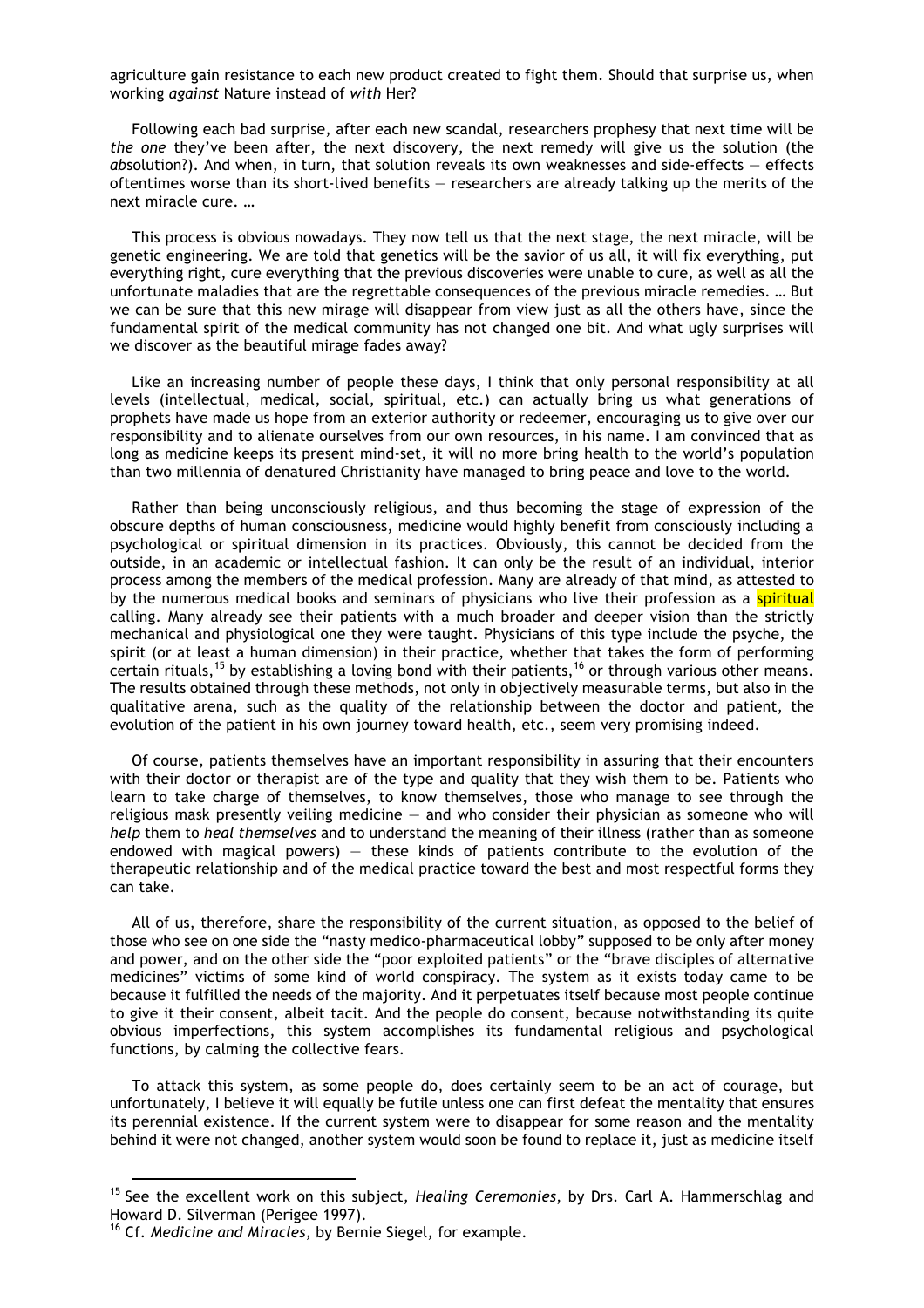filled the void left when the collective religion disappeared. It is not, therefore, "the system" which needs to be changed, but our own internal dynamics, our relationship to ourselves, to our fears, to sickness itself, to the world, since this system is just one of the many and faithful mirrors of these dynamics.

People having performed this transformation are no longer in the system, nor are they in any way "opposed" to that system (since to oppose something, we need be at the same level as that which we are fighting); these persons freely manage their lives and their health. They respect those who cure themselves differently from how they do, including those who are still in need of the current established medical system. Any attempt to "force" someone to change – a contradiction in terms – will lead to results opposite those expected. It is much more productive, and more respectful of others, to share with those who are inclined to listen, or who ask for it, the knowledge, the means and methods that allow us to progress on the road to individual responsibility, autonomy, and independence.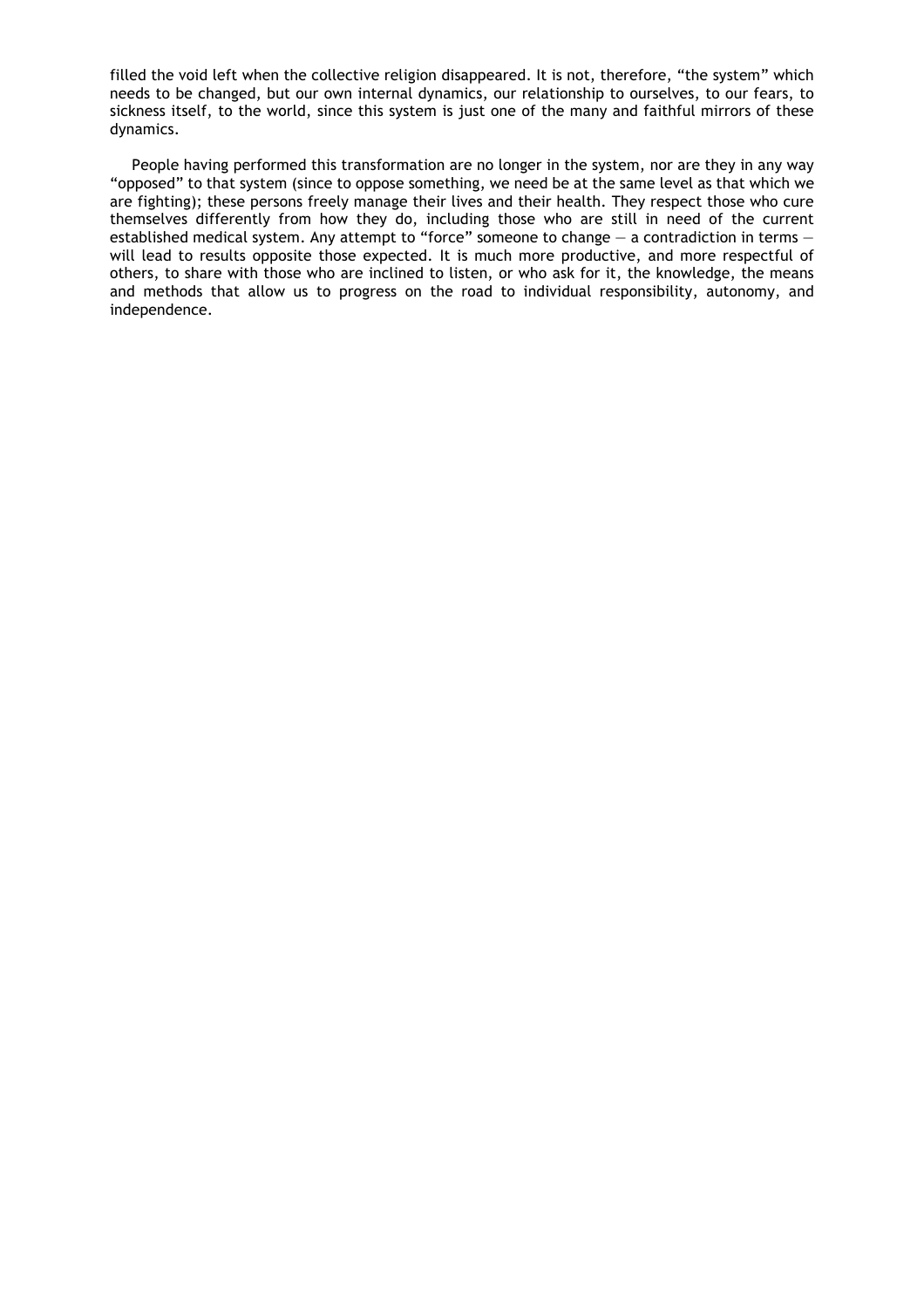#### **Chapter 4**

#### **The Eternal Recurrence of Atavistic Fears**

I have suggested in these pages that a "religious field" is at work in medicine and research, and that like an invisible magnetic field, it orients the functioning thereof, quite beyond any rationality. This field, we have seen, consists of profound beliefs whose purpose is to calm fears, fears so old that their origin is lost in the mists of time, fears which do not cease to prey upon our so-called "rational" and "objective" activities until we individually decide to confront them. One can find traces of this field not only in the medical field, which is the most notable example, but also in various other domains, in politics<sup>17</sup>, in philosophy, even fleetingly in the arts or the economy.

Going a bit further with this approach, one might say that the Christian religion, in the present form that we know it, is itself the hybrid result of the original message of Christ overlaid with the primitive fears of men: fear of death, fear of suffering, fear of the unknown, fear of judgment, of exclusion, including fear of life itself. Indeed, these fears have modeled ancient superstitions, and then the earliest forms of religions, just as they've ended up being mixed with the teachings of various prophets, thus distorting them.

This "denaturing" seems to me particularly obvious with regard to the teachings of Christ, which were probably distorted right at their start, just as Nietzsche, in his inimitable eloquence, suggested in his much misunderstood "*Antichrist.*" For Nietzsche, the "good news" brought by Jesus was the disappearance of the idea of fault and of guilt;<sup>18</sup> the "good news" is also the gift of love, the total acceptance of the present life, including an unjust death. Conversely, the Christian religion is based on the idea of guilt, fear, judgment, and punishment. Nietzsche made a supposition that deserves reflection: According to him, the first Christians would not have understood the true meaning of Jesus' death, and would have interpreted this death in light of their own fears and traditional teachings. 19 He therefore named "Dyspel" (bad news) what they made of Jesus' teaching by projecting onto his death the pagan concept of the expiatory sacrifice of the innocent as a way to atone for the community.<sup>20</sup> For Nietzsche then, up to now, there has been only one true Christian: Jesus himself, for he alone was able to overcome his fears and to experience real love. This hypothesis seems to be disturbing enough to deserve, in my mind, more than either an emotional rejection or a superficial approval.

 <sup>17</sup> See, for example, *Totalitarian America*, by Michel Brugnon-Mordan (Editions Favre), which describes the religious influence on American politics.

 $18$  "In the whole psychology of the 'Gospels' the concepts of guilt and punishment are lacking, and so is that of reward. 'Sin,' which means anything that puts a distance between God and man, is abolished — this is precisely the 'glad tidings.' Eternal bliss is not merely promised, nor is it bound up with conditions: it is conceived as the only reality - what remains consists merely of signs useful in speaking of it" (Excerpt 33), *The Antichrist*, Friedrich Nietzsche, translation by H. L. Mencken.

 $19$  "Obviously, the little community had not understood what was precisely the most important thing of all: the example offered by this way of dying, the freedom from and superiority to every feeling of resentment — a plain indication of how little he was understood at all! All that Jesus could hope to accomplish by his death, in itself, was to offer the strongest possible proof, or example, of his teachings in the most public manner. But his disciples were very far from forgiving his death — though to have done so would have accorded with the Gospels in the highest degree; and neither were they prepared to offer themselves, with gentle and serene calmness of heart, for a similar death... On the contrary, it was precisely the most unevangelical of feelings, revenge, that now possessed them. It seemed impossible that the cause should perish with his death: 'recompense' and 'judgment' became necessary (…) Once more the popular belief in the coming of a messiah appeared in the foreground; attention was riveted upon an historical moment: the 'kingdom of God' is to come, with judgment upon his enemies…But in all this there was a wholesale misunderstanding: imagine the 'kingdom of God' as a last act, as a mere promise! The Gospels had been, in fact, the incarnation, the fulfillment, the realization of this 'kingdom of God'" (Excerpt 40), Ibid.

 $20$  "And from that time onward an absurd problem offered itself: 'how could God allow it!' To which the deranged reason of the little community formulated an answer that was terrifying in its absurdity: God gave his son as a sacrifice for the forgiveness of sins. At once there was an end of the gospels! Sacrifice for sin, and in its most obnoxious and barbarous form: sacrifice of the innocent for the sins of the guilty! What appalling paganism! — Jesus himself had done away with the very concept of 'guilt,' he denied that there was any gulf fixed between God and man; he lived this unity between God and man, and that was precisely his 'glad tidings'…And not as a mere privilege!" (Excerpt 41), Ibid.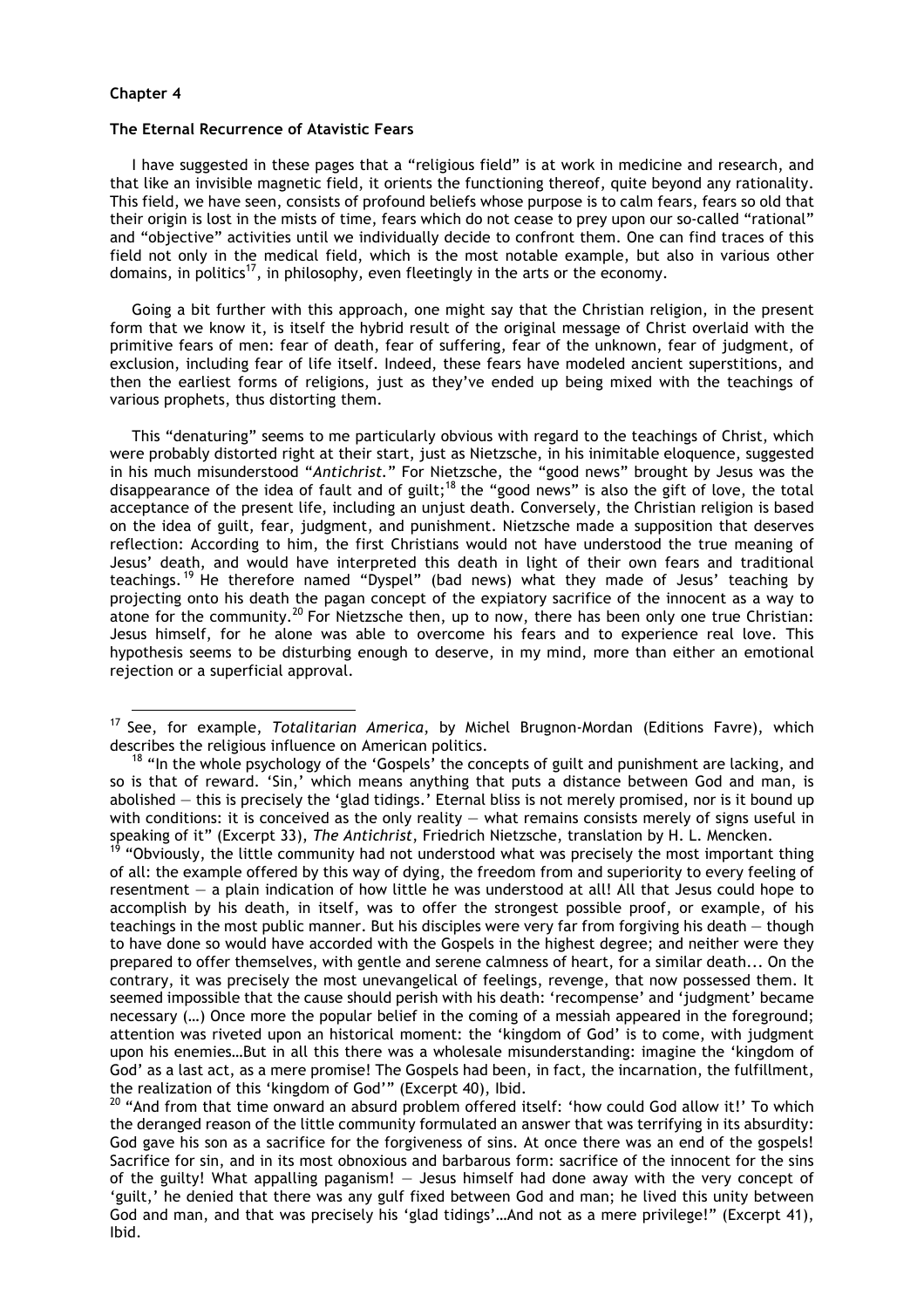So, we now see three levels one upon the other, in each of us:

1. The fundamental kernel is made up of the **basic fears** of the human being, which are related to his existence on this planet, his suffering, his death, etc.

2. In order to protect himself from these fears, the individual overlays them with **a layer of beliefs** whose aim is to appease his fears, lest he be able to dispel them with the light of knowledge. Thus, our beliefs dress up our fears, giving them different guises in order to make them more acceptable to us. However, beliefs do not solve anything, and under these guises, fears continue to fester.

3. Finally, in our own time, when the need to know has replaced the need to believe, and science taken the place of religion, an **intellectual varnish** is used to try to justify our beliefs rationally. This, as noted above, is merely giving them a different aspect without changing their basic substance.

In the light of these three levels, the sacrosanct "freedom of thinking" seems a sad delusion. Because there can be no liberty of thought without the liberty of belief. And there is no true liberty of belief for those who are enslaved to their fears. Beliefs limit the field wherein thought can occur; they form an invisible magnetic screen, like the one that protects planets from enemies in the movie *Star Wars*. Those who manage to escape the pull of this powerful field disturb those still trapped by its power: This was in fact the case with Nietzsche, the audacity of whose thinking still shocks even today.

The emotions, angers, indignation, and passions that appear as soon as disturbing ideas are broached — not only in medicine, but in all intellectual fields — are usually indications of this invisible "wall of belief" which limits the incursions of thoughts into the unknown. It is said that "thoughts have wings," meaning they can fly very far and explore unexplored territories. However, in order for them to do that, we must first free them from the roots that hold them in the most obscure depths of our fears.

As long as these core fears continue to drive mankind like an unseen motor, both our intellectual faculties and our imagination will remain far below their actual capacity, enslaved to the overriding task of guaranteeing our psychological security.

According to numerous spiritual traditions, this interference of human activity caused by the obscure depths of the human psyche cannot end until each individual, through his own interior work, transforms his atavistic fears by achieving integration with the shadow part of himself (as opposed to merely projecting it onto someone else); which is to say, until each person realizes his own mature spiritual identity. Since it is rare enough to find individual persons who have achieved this state, it should come as no surprise that no human society has been known to have attained it on a collective scale. Thus, in most countries of the globe, the collective behavior remains, for the moment, strongly influenced by the game that these dark forces of the human mind play<sup>21</sup>. This game is indeed the cause of wars, religious and racial conflicts, wherein the enemy, portrayed as "possessed," is merely used as an expiatory screen for the darkest collective projections.

 $21$  The French sociologist Jean-Noël Kapferer has illustrated this phenomenon with regard to rumors, in his classic *Rumors* (Editions Points, Actuel), by showing how the same fears constantly resurface, from one century to the next. "Great rumors never die. Their flame flickers low for a while, like an inactive volcano, to reawaken another day. But also they can change; no one knows where the next rumor is going to show up, or whether it will be just as it had been or in some way modified."

The return of the rumor reflects how lasting  $-$  if not omnipresent  $-$  a fear can be in our whole country…The very idea of the 'return of the rumor' is deceptive: in reality the fears and indefinable anxieties have never left the social body. It is only that their expression has been repressed, redirected, and legitimized."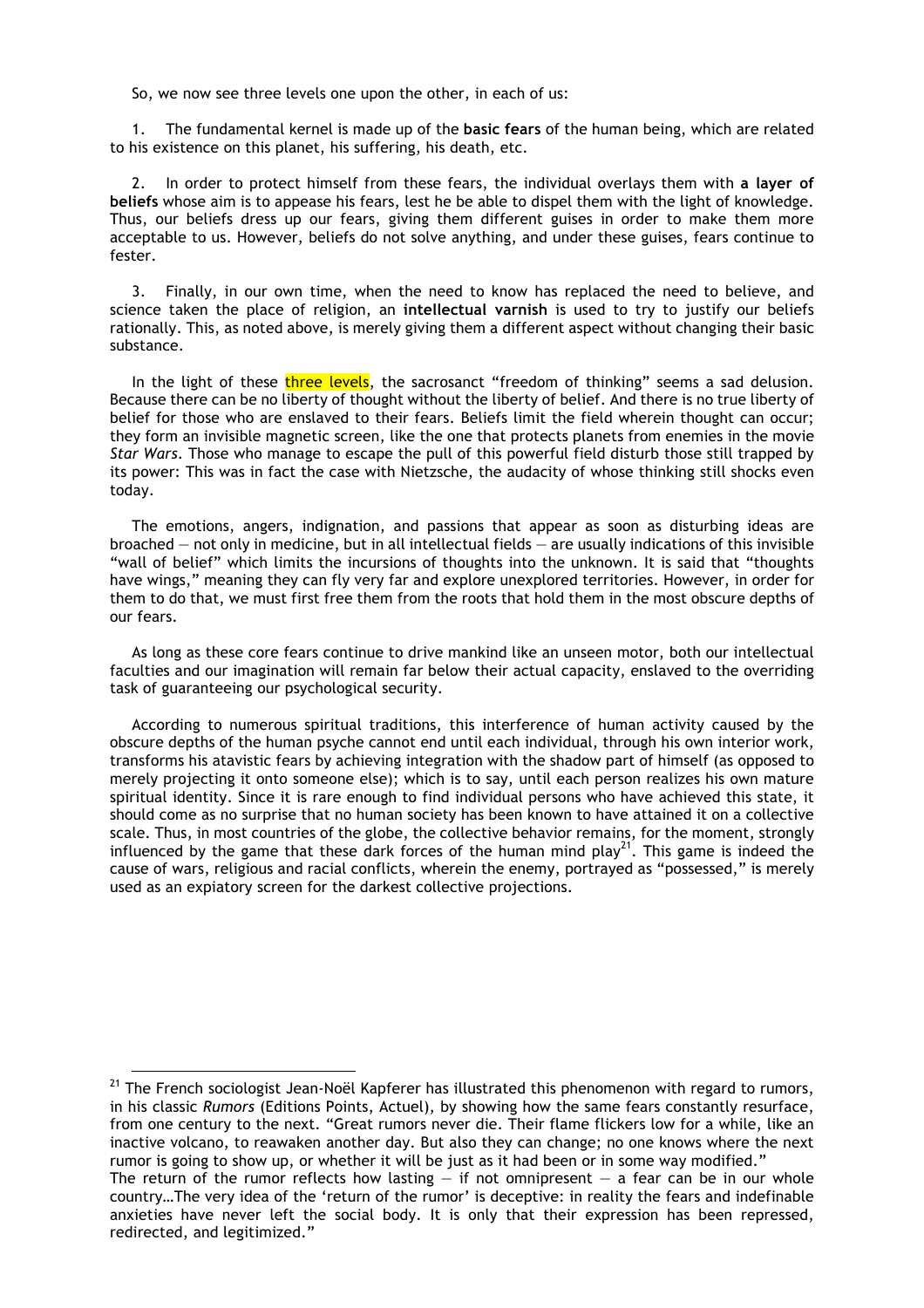#### **Conclusion**

Beyond religion and medicine  $-$  not to mention other fields of human activity where one can observe similar misunderstandings — it is clearly the human being (each of us) who is *invited* to free himself from fear: fear that distorts perception, fear that seeks power so as to gain security (or at least beliefs that will give the illusion thereof), and which keeps us from truly loving. Indeed, we are "invited" to free ourselves, not forced: Each one is to be given his own time, rhythm, in which to germinate, incubate, and finally to flower.

Such a change in the way of functioning  $-$  or change of paradigm  $-$  is already at work. One can find traces of it already in progress in several fields: medicine, education, economy, agriculture, politics, sciences, etc. This change always requires individual transformation: From the state of being a passive victim, the individual moves to that of being a conscious actor, responsible for his own life. At last reconciled with himself, in his totality, he is ready to establish healthy and true relationships with others, with his environment, and with the transcendent dimension.

#### The old paradigm, based upon fear, used to say:

*"You are weak, you are fragile, you can do nothing by yourself. Leave everything to us. We are the specialists, the experts and the authorities (and we must have your allegiance). Sleep in peace. We will look after everything, and will take care of everything. We will bring you the solution to all your troubles and illnesses."*

The disastrous state of the world today shows us clearly what consequences following this paradigm have wrought.

#### The new paradigm affirms, rather:

*"We have within us all that we need. Let us take charge of our lives. Let us develop our full potential. Let us take in hand not only our health and our evolution, but also our human fulfillment: in short, our existence at all levels. Let us read, search, experiment, and above all, take responsibility for ourselves. Nothing but individual conscience and personal transformation pays off."*

This paradigm carries within itself the kernel of a new humanity that has left its childhood and its fears.